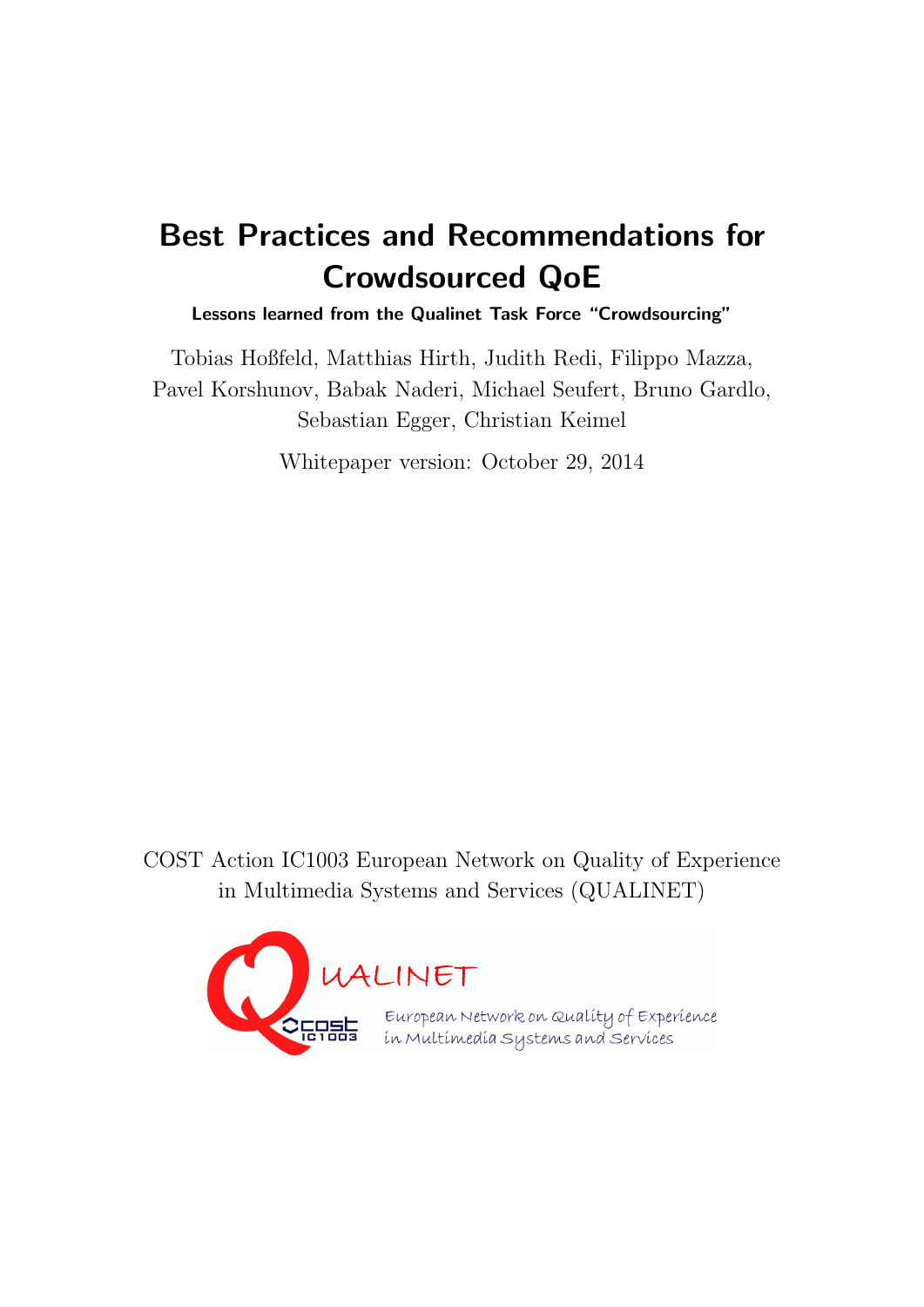## Preface

Crowdsourcing is a popular approach that outsources tasks via the Internet to a large number of users. Commercial crowdsourcing platforms provide a global pool of users employed for performing short and simple online tasks. For quality assessment of multimedia services and applications, crowdsourcing enables new possibilities by moving the subjective test into the crowd resulting in larger diversity of the test subjects, faster turnover of test campaigns, and reduced costs due to low reimbursement costs of the participants. Further, crowdsourcing allows easily addressing additional features like real-life environments.

Crowdsourced quality assessment however is not a straight-forward implementation of existing subjective testing methodologies in an Internet-based environment. Additional challenges and differences to lab studies occur, in conceptual, technical, and motivational areas [\[9,](#page-22-0) [25,](#page-24-0) [26\]](#page-24-1). For example, the test contents need to be transmitted to the user over the Internet; test users may have low resolution screens influencing the user experience; also users may not understand the test or do not execute the test carefully resulting in unreliable data.

This white paper summarizes the recommendations and best practices for crowdsourced quality assessment of multimedia applications from the Qualinet Task Force on "Crowdsourcing". The European Network on Quality of Experience in Multimedia Systems and Services Qualinet (COST Action IC 1003, see [www.qualinet.eu](www. qualinet.eu)) established this task force in 2012. Since then it has grown to more then 30 members. The recommendation paper resulted from the experience in designing, implementing, and conducting crowdsourcing experiments as well as the analysis of the crowdsourced user ratings and context data. For understanding the impact of the crowdsourcing environment on QoE assessment and to derive a methodology and setup for crowdsourced QoE assessment, data from traditional lab experiments were compared with results from crowdsourcing experiments. Within the crowdsourcing task force, several different application domains and scientific questions were considered, among others:

- video and image quality in general,
- QoE for HTTP streaming [\[31,](#page-24-2) [32\]](#page-24-3) and HTTP adaptive streaming [\[19,](#page-23-0) [30\]](#page-24-4),
- selfie portrait images perception in a recruitment context  $[10]$ ,
- privacy in HDR images and video [\[39,](#page-25-0) [20,](#page-23-1) [36\]](#page-24-5).
- compression of HDR images [\[37\]](#page-24-6) [\[38\]](#page-25-1),
- evaluation of 3D video [\[38\]](#page-25-1),
- $\bullet$  image recognizability and aesthetic appeal [\[12,](#page-23-2) [13\]](#page-23-3),
- multidimensional modeling of web QoE [\[14\]](#page-23-4),
- QoE factors of cloud storage services [\[21\]](#page-23-5),
- enabling eye tracking experiments using web technologies [\[41\]](#page-25-2).

From a crowdsourcing perspective, the following mechanisms and approaches were investigated which are relevant to understand for crowdsourced quality assessment.

- Motivation and incentives, e.g., extrinsic motivation scale [\[2,](#page-22-2) [12\]](#page-23-2)
- Influence of payments [\[14,](#page-23-4) [12\]](#page-23-2)
- Impact of task design [\[1\]](#page-22-3) and affective crowdsourcing [\[11\]](#page-23-6)
- Impact of crowdsourcing platforms selection [\[4,](#page-22-4) [12,](#page-23-2) [34\]](#page-24-7)
- Reliability methods and screening mechanisms  $[5, 6, 31, 24]$  $[5, 6, 31, 24]$  $[5, 6, 31, 24]$  $[5, 6, 31, 24]$  $[5, 6, 31, 24]$  $[5, 6, 31, 24]$  $[5, 6, 31, 24]$ , monitoring result quality  $[15]$
- Development of crowdsourcing frameworks and platforms [\[3,](#page-22-7) [6,](#page-22-6) [7,](#page-22-8) [8\]](#page-22-9)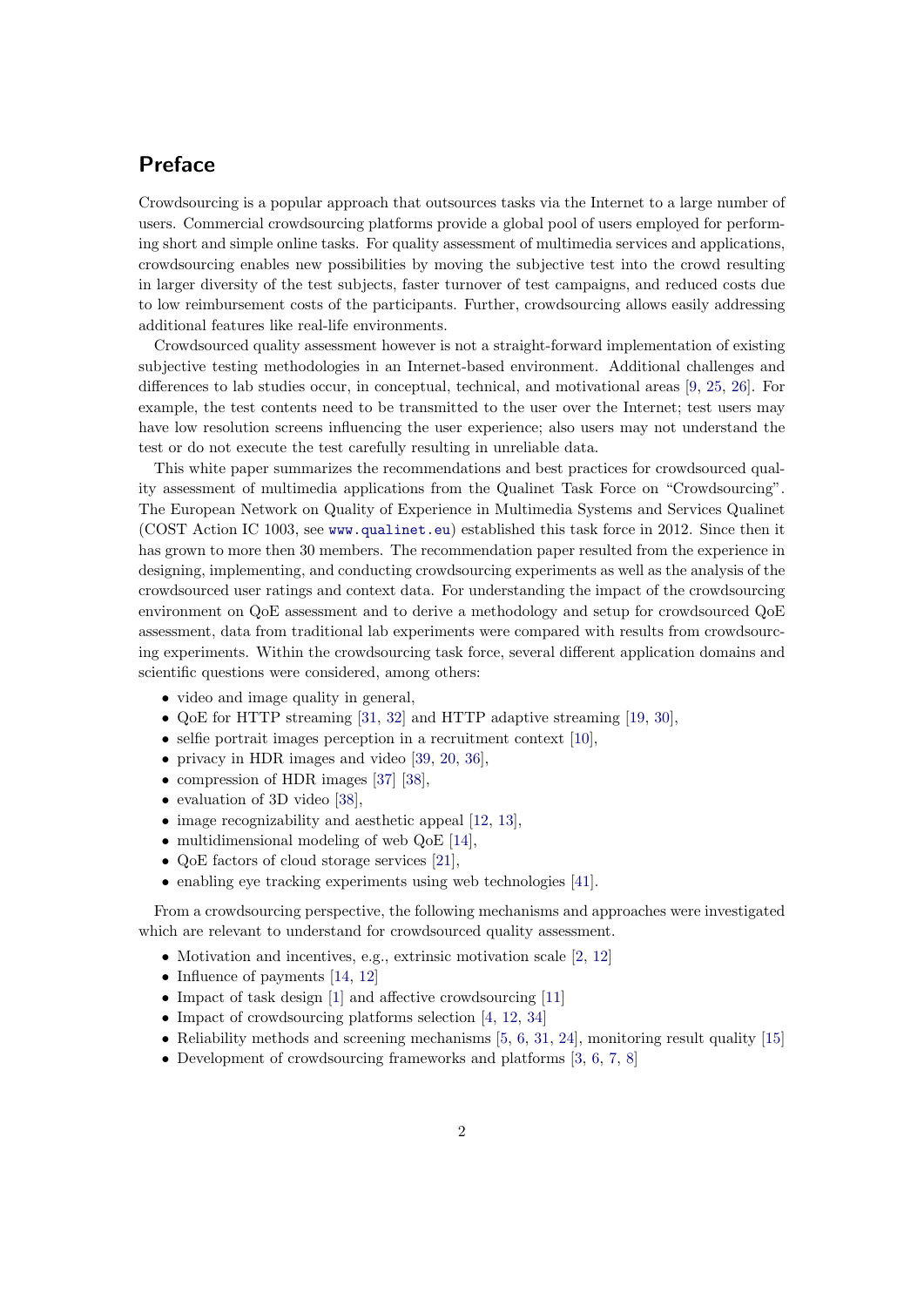As an outcome of the task force, scientific papers on best practices and crowdsourcing for QoE assessment in general were published.

- Challenges in Crowd-based Video Quality Assessment [\[9,](#page-22-0) [24,](#page-24-8) [25,](#page-24-0) [26,](#page-24-1) [33\]](#page-24-9)
- Crowdsourcing in QoE Evaluation [\[25\]](#page-24-0) and best practices for QoE crowdtesting [\[24,](#page-24-8) [26\]](#page-24-1)
- Survey of web-based crowdsourcing frameworks for subjective quality assessment [\[27\]](#page-24-10)

The scope of this white paper is to share practical issues and best practices in crowdsourcing experiments, to summarize the major lessons learned and to give key recommendations from the Qualinet task force. Thereby, the authors especially focus on aspects which are highly important in practice, but often not explained or discussed in scientific research papers for various reasons. Due to the large number of contributors, the document will not reflect the opinion of each individual person at all points. Nevertheless, each section of this white paper briefly formulates an important lesson learned.

### **Terminology**

Crowdsourcing is typically adopted in QoE research to perform Subjective Experiments. The goal of most subjective experiments in QoE research is to quantify the perception, appreciation, satisfaction of users with a set of media. More specifically, subjective testing is deployed to be able to assign scale (possibly, interval) values, to a set of so-called stimuli (e.g., videos, images, audio excerpts), all varying according to one or more underlying attributes (e.g., blurriness, number of stallings in the reproductions and so on). To this purpose, users are asked to perform a rating task, which can consist in a more or less explicit assignment of a value to each stimulus in the set. In direct scaling methods, such as the well-known Absolute Category Rating, test participants are asked to assign a value to each stimulus by positioning the stimulus on a rating scale. Using indirect scaling methods such as Paired Comparison, the task of participants is instead focused on ordering stimuli according to their quality.

The above is true for both lab- and crowdsourcing-based subjective assessments. In this white paper, we will make some distinctions in the use of terms, in order to help the reader distinguishing between lab- and crowdsourcing-based experiments. In particular:

- Experiment or test will indicate the global subjective assessment activity. In particular, experiment will indicate subjective assessments in the lab, and test will indicate subjective assessments in a crowdsourcing environment.
- People participating in an experiment (thus, lab-based), will be referred to as participants.
- People participating in a crowdsourcing test will be referred to as workers.
- People deploying an experiment in the lab will be referred to as experimenters.
- People deploying a crowdsourcing test will be indicated as employers.
- By task we will refer to the actual set of actions that participants need to perform to complete an experiment, or workers need to complete a crowdsourcing test. Quality rating is, for example, a task.
- By campaign we will refer to group of similar tasks. Every campaign consist of the description of the tasks and additional requirements, e.g., how many quality ratings are required, how many different workers are needed, and amount Workers will earn per task. It should be noted that a campaign may be a subset of a test, as multiple campaigns may be needed to cover the scoring of a large set of stimuli.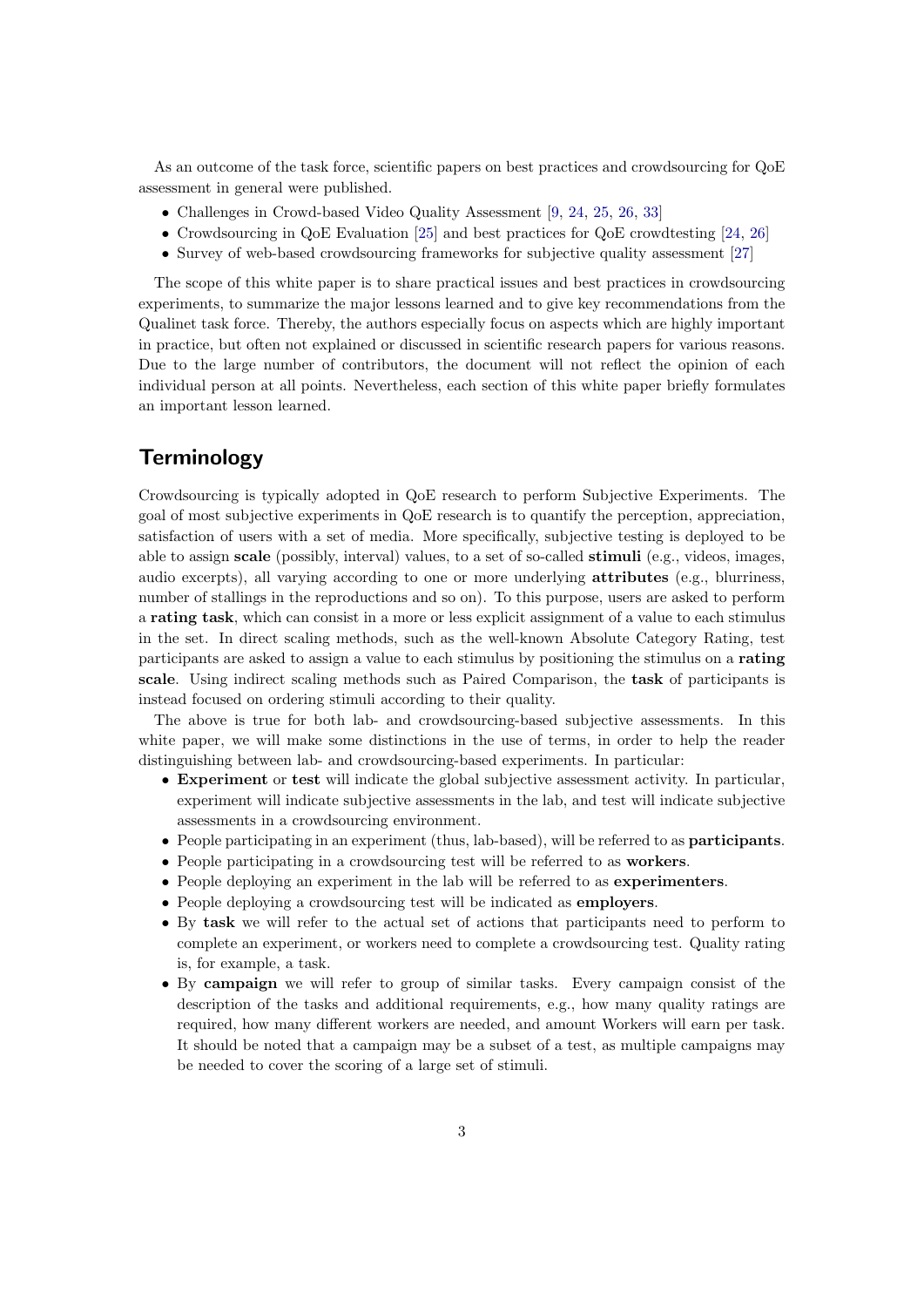# **Contents**

| $\mathbf 1$  | Use common software without requiring admin installations!       | 5                |
|--------------|------------------------------------------------------------------|------------------|
| $\mathbf{2}$ | <b>Simplify your questions!</b>                                  | 5                |
| 3            | Take the right duration for your experiment!                     | 6                |
| 4            | Include proper training sessions!                                | $\overline{7}$   |
| 5            | Integrate a feedback channel!                                    | 8                |
| 6            | Use event logging!                                               | $\boldsymbol{9}$ |
| $\mathbf{7}$ | Include reliability checks! In the test design                   | 10               |
| 8            | Include reliability checks!  during the test !                   | 11               |
| 9            | Include reliability checks!  after the test!                     | 12               |
|              | 10 The crowd consists of human beings!                           | 14               |
|              | 11 Lessons learned from lab test. Use them in Crowdsourcing too! | <b>15</b>        |
|              | 12 Use the appropriate scale for your problem!                   | 17               |
|              | 13 Look a gift horse in the mouth!                               | 18               |
|              | 14 Motivate your users!                                          | 19               |
|              | 15 Crowdsourced lessons learned                                  | 21               |
|              | <b>Publications from Qualinet Crowdsourcing Task Force</b>       | 23               |
|              | <b>Other references</b>                                          | 26               |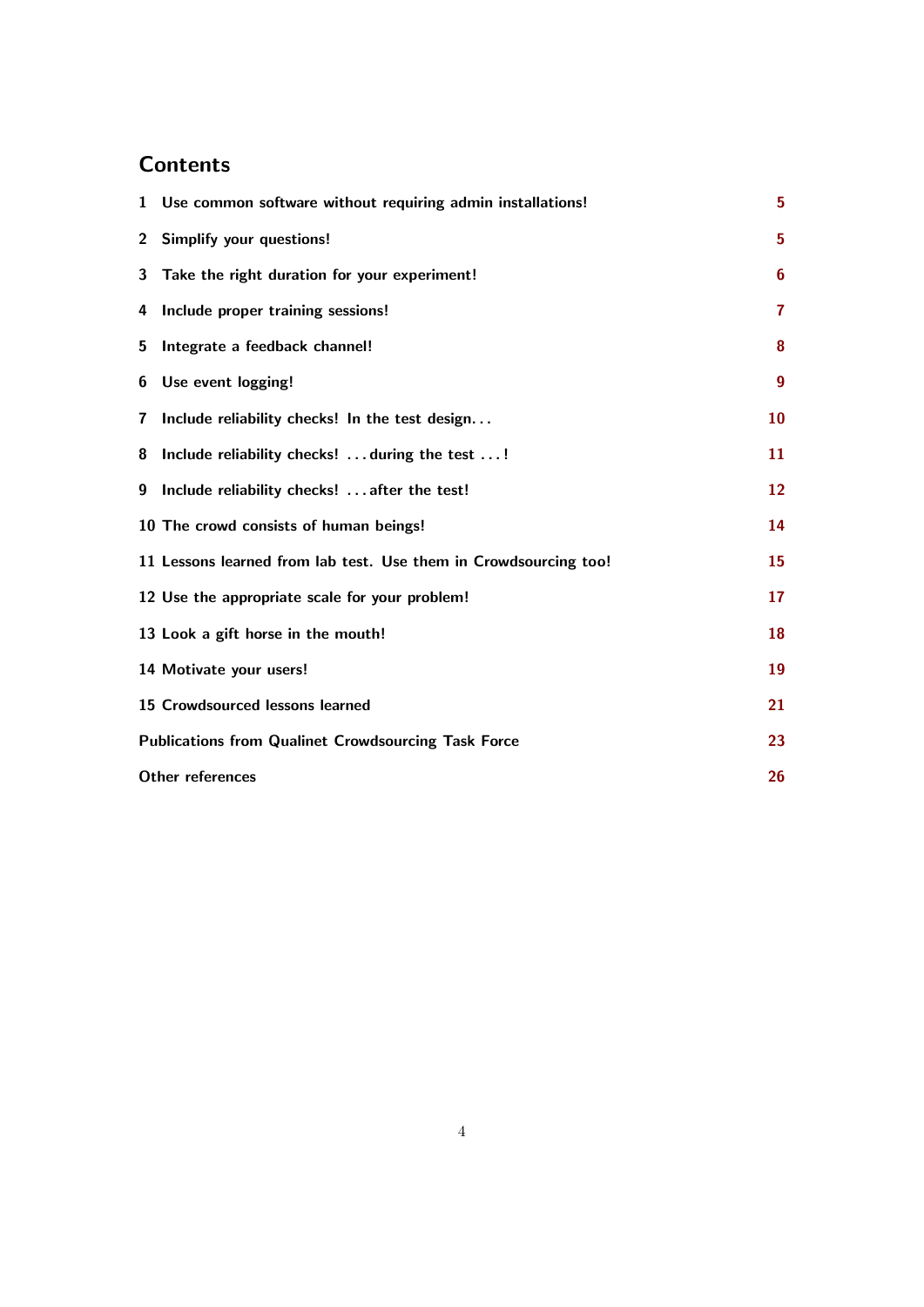#### <span id="page-4-0"></span>1 Use common software without requiring admin installations!

Crowdsourcing tests can be basically implemented in any programming language and could require an arbitrarily complex setup from the participant. However, this dramatically decreases the number of participating users and also increases the monetary costs to recruit test participants. In order to find a large number of test participants, it is recommended to use easy-to-use software tools, which do not need to be installed and also reduce the amount of data, which has to be downloaded by the users during the test.

One of the most suitable techniques for developing portable crowdsourcing tests is the implementation as a web page or a web application. In such cases, a web browser is the only required software to access the test and to participate. However in many cases, there might exist some additional constraints, e.g., specific to a browser or a browser version, enabled JavaScript, or installed third party extensions like Adobe Flash. Nevertheless, these constraints can be usually tested automatically and appropriate information messages can be provided to the participating users, e.g., to enable JavaScript. The centralized character of this implementation approach also enables easy support and changes of the test implementation. A new version of the test is immediately available to all participants and unlike in the case of the decentralized implementations, no previous versions have to be removed or replaced.

Web based test are highly portable, but still the amount of transferred data can impose problems due to bandwidth limitations on the participants' side. Even worse, such limitations might unintentionally alter the test stimuli. Consider the evaluation of high definition video content. The size of the videos can result in a large amount of data, which has to be transferred to the participant. Transferring of the data can consume a significant amount time and thus must also be taken into account when defining the reward. Moreover, the expected waiting time and the amount of transfered data has to be clearly communicated to the participants before starting the test. When evaluating e.g., stalling pattern of streaming services, streaming via the Internet can also result in unwanted impairments, namely in additional stallings. Therefore, it might be necessary to pre-cache all data required during the test at the client side, before starting the actual test [\[31\]](#page-24-2).

The server side infrastructure also has to be considered during the implementation. Some Crowdsourcing tests can be easily accessed by several hundreds of participants within a few minutes, imposing significant network and computation load to the server and the reporting infrastructure. This can be mitigated by a careful scaling of the experiment and by using appropriate hardware dimensioning.

### <span id="page-4-1"></span>2 Simplify your questions!

One of the major differences between web based crowdsourcing tests and traditional laboratory experiments is the unsupervised environment. This includes both, the unknown surrounding conditions of the test participants as well as the lack of information about the participants themselves due to the anonymous recruiting process. Moreover, a direct interaction between the participants and the experimenter is usually not given. This makes it hard for participants to clarify questions arising during a test and hard for the experimenter to identify misunderstandings of the test instructions. This issue is even amplified by the diversity of the participants. Compared to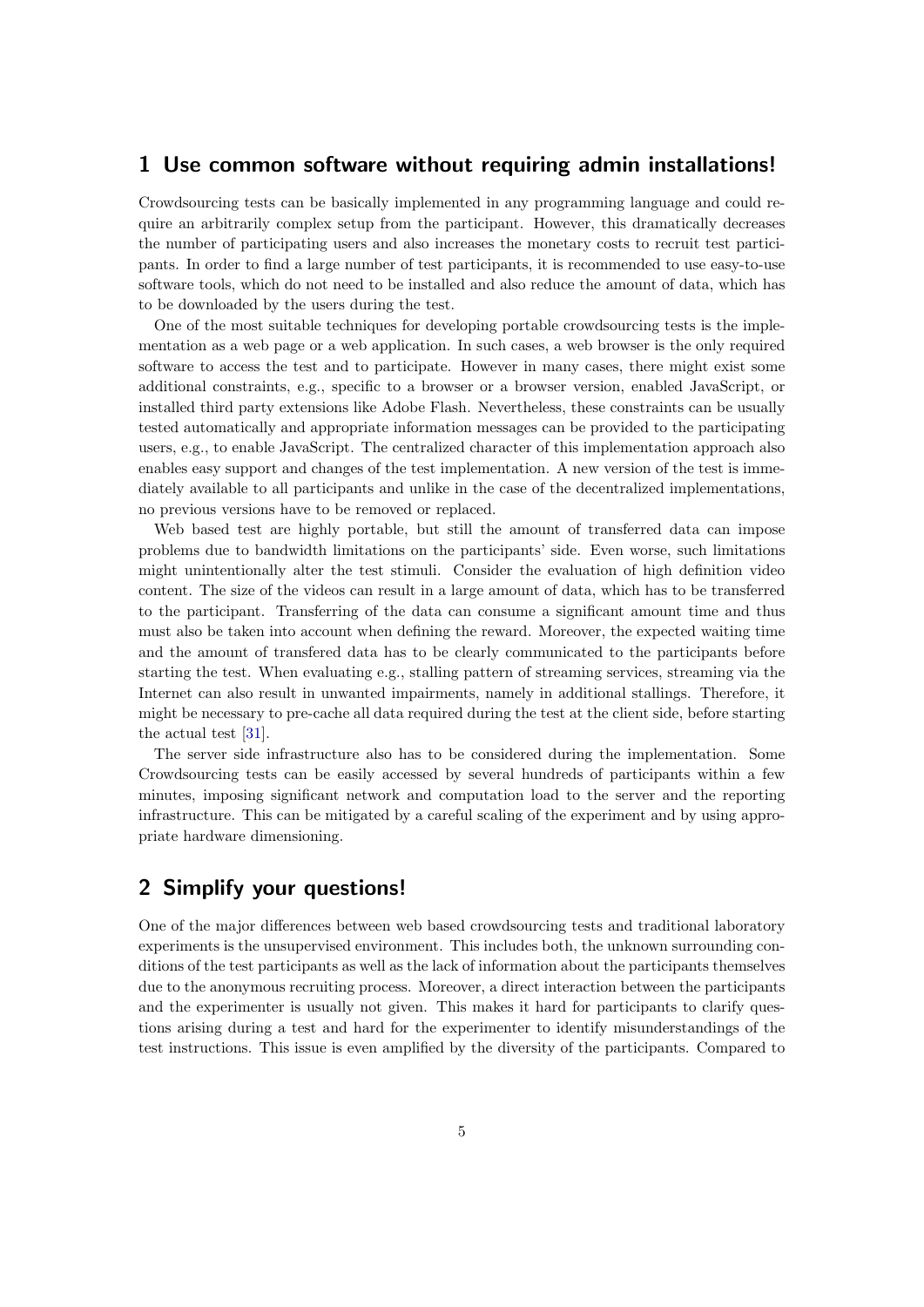laboratory experiments, crowdsourcing users differ more in terms of spoken languages, cultural background [\[17\]](#page-23-8), background knowledge, used devices, etc. However, simple guidelines can help to minimize misunderstandings by the test participants.

The usage of simple English or native-language instructions helps non-native speakers to understand the instructions without using additional language resources, e.g., dictionaries. It is not economical for most crowdsourcing users working on micro-tasks to spend a lot of effort on understanding the instructions of an individual task. Consequently, the users will either skip the task if they do not understand the instructions or try to complete the task to the best of their knowledge leading to low quality results.

Besides using a simple language it is also necessary to avoid technical or scientific terms. In an initial iteration of the YouTube QoE study presented in [\[31\]](#page-24-2) the test participants we asked "to rate how the Quality of Experience of the [presented] video gets worse by stalling". The results obtained from this test indicated that the QoE was independent of the number and length of the stalling events, which is unintuitive. A redesign of the user test, including a reformulation of the task description and a detailed explanation of the word "stalling" resulted in a significant increase of the result quality and a positive user feedback: "Thanks, for including the meaning of Stalling in your survey, as this helped me answer better than previously". A similar issue arising from an complex rating scale can be observed in [\[11\]](#page-23-6). Here, the change to a more intuitive rating scale improved the quality of the crowdsourcing result significantly.

In order to test the suitability of a task design it is recommended to apply a preliminary pilot study with a small number of known pilot participants. These participants should not be familiar with the research topic or the purpose of the test in order to exhibit similar background knowledge as a regular crowdsourcing user. One possibility to acquire such pilot participants is asking via social networks.

#### <span id="page-5-0"></span>3 Take the right duration for your experiment!

Participants in crowdsourcing are much less committed than normal in-lab participants and they can withdraw from works at any time. This fact depends on multiple facets. First of all, the experimenter is a stranger to the participants, so they feel much less compelled to do something for her. Second, a large number of other possible crowdsourcing works are available online, so if the ratio of task length and reward is not high enough they will not accept the task. Experiment duration must be correctly estimated and stated in task offers. Workers have the opportunity to report problems and a duration incompatible with declared task can be seen as an employer misconduct, leading to suspension of service from the platform.

Finally, even if a task was accepted but turns out to be lengthy and boring or overstraining, workers simply give up and turn to another task. Some online crowdsourcing platforms monitor participants behaviors, penalizing those who accept a work from which later withdraw. Mostly this metric appears in participants' statistics, however, this metric alone is not enough to discourage withdrawals behavior due to the large availability of small tasks, which are easy to accomplish.

These aspects do not only have an impact on willingness to complete the whole task, but also on reliability and quality of results. This means, in a long crowdsourcing test participants may end up working poorly or hurriedly just to finish as soon as possible.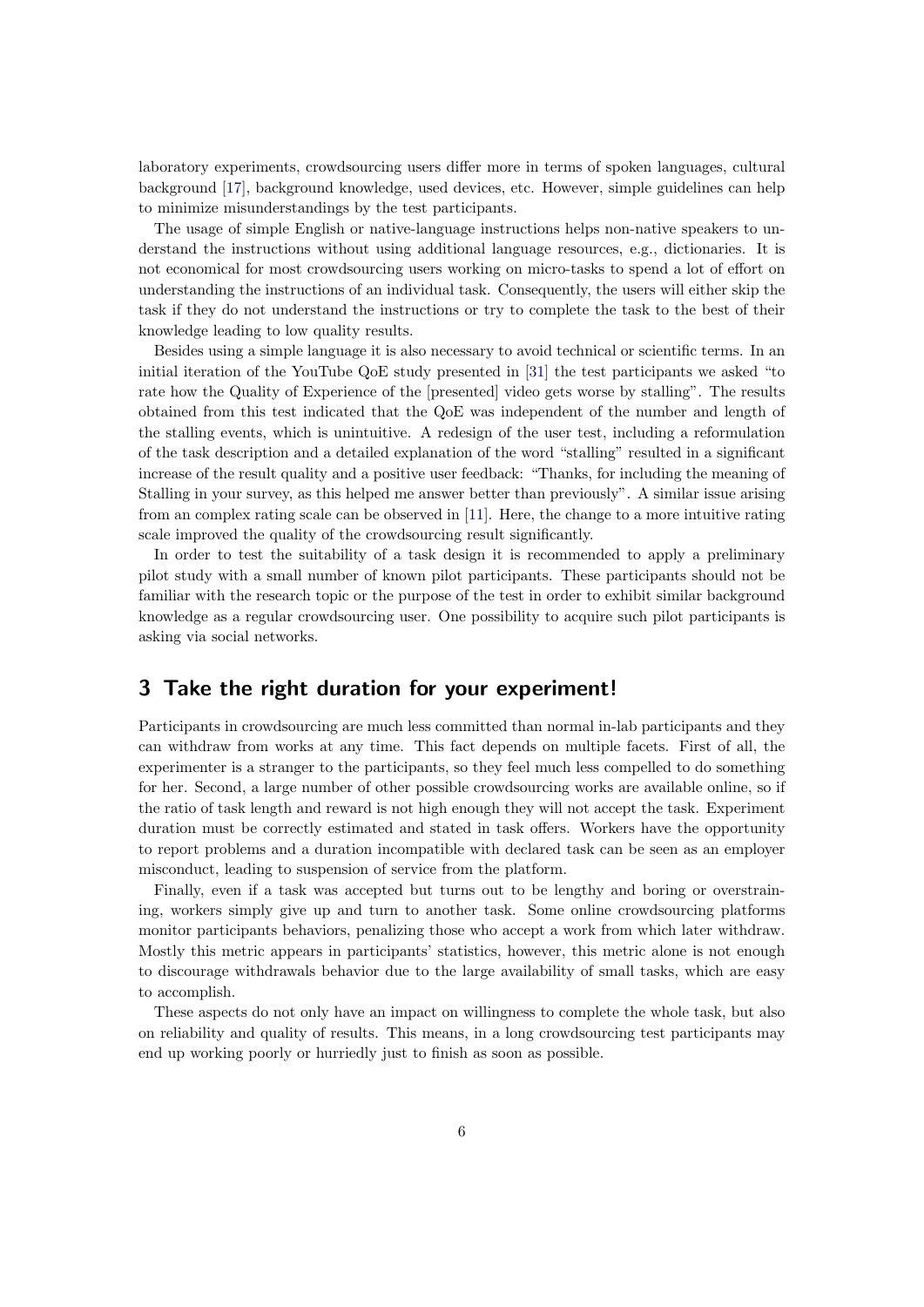Thus, not only should tasks be kept as easy as possible, the other factors to be considered are task length and price paid. However, price paid is usually minimized considering other comparable tasks available online (and sometimes suggested/imposed by platforms while posting a task). It is then fundamental to shorten the experiment duration and make the task as attractive as possible (e.g., by using popular or funny content). Different works in literature underlined participants' withdrawal and that a good rule of thumb is to keep duration under five minutes [\[9,](#page-22-0) [10,](#page-22-1) [13\]](#page-23-3). To achieve this, crowdsourcing test can be split into multiple task and campaigns to be assigned to different users. Moreover, really committed participants can even participate in multiple campaigns.

#### <span id="page-6-0"></span>4 Include proper training sessions!

The conceptual differences between crowdsourced QoE studies and studies conducted in a laboratory environment arise mainly from two issues: Firstly, crowdsourcing tasks are usually much shorter (5–15 minutes) than comparable tests in a laboratory and secondly, the crowdsourcing environment lacks a test supervisor to provide direct and immediate feedback to the test subjects. The test subjects are only guided by a web interface through the tests that provide an explanation of the test, what to evaluate and how to express their opinion and/or ratings. The training of the subjects is mostly conducted by means of qualification tests that on the one hand enable the subjects to practice, but on the other hand also allow the test supervisor to assess to a certain extent the subjects' understanding of the test setup. Nevertheless, if problems due to a lack of understanding of the test procedures by the test subjects occur e.g., uncertainty about rating scales, appropriate mechanisms or statistical methods have to be applied.

In particular, it is more difficult to ensure a proper training of the subjects as no direct feedback between supervisors and subjects during the training phase of the test is possible and thus potential misunderstandings are neither recognised by the test supervisor nor can any clarification questions of the subjects be addressed. Therefore it is essential to address any known issues from similar laboratory-based tests in the training phase with a particular consideration of the fact that no direct feedback is possible e.g., for example by providing short and illustrated (or even animated) explanations of the procedures considering questions commonly encountered in a similar laboratory setup. Still, the already short task duration in crowdsourcing and the fact that the qualification phase for familiarization of the subjects with the test structure and procedures is not included in the analysis, can decrease the efficiency of a test and increase the costs.

Without any worker training and additional quality assurance mechanisms the results are significantly different than in a traditional laboratory environment or when using an advanced crowdsourcing design [\[25\]](#page-24-0). Figure [1](#page-7-1) shows the results for a video quality assessment conducted in two different test laboratories. The obtained mean opinion scores are normalized by the average of all user ratings. It can be seen that the results from the two laboratories provide the same user ratings. The experiments were also conducted in a crowdsourcing environment. The first experiments did not include proper training phases and it can be seen that the results strongly disagree from the tests conducted in the laboratory. However, after including training phases and additional quality assurance mechanisms in order to confirm if the user understood the test properly, a very good match can be observed which is similar to the agreement between the results from the two laboratories.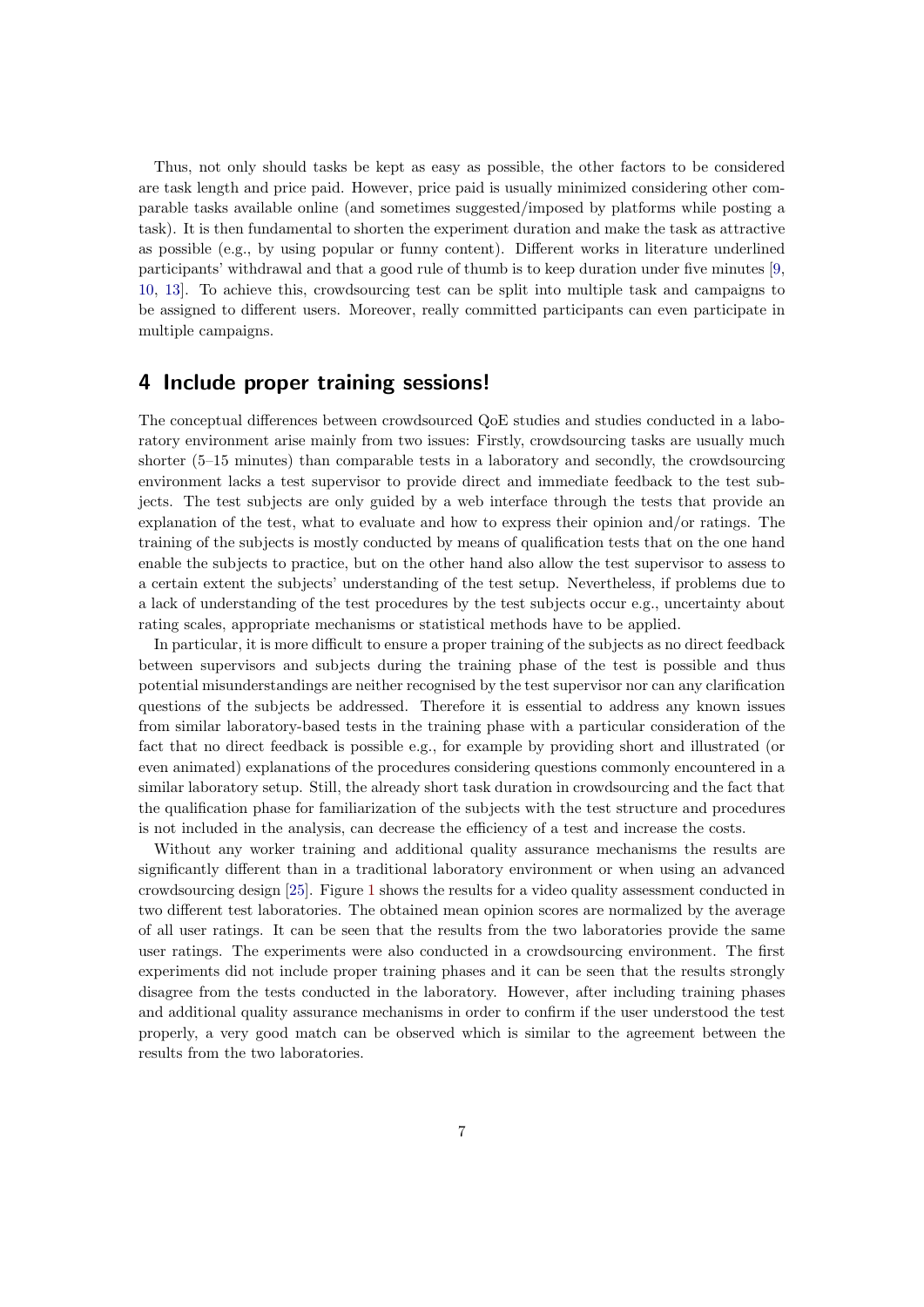<span id="page-7-1"></span>

Figure 1: Experiments on video quality were conducted in two different laboratories with identical test setup [\[25\]](#page-24-0). The study was crowdsourced a) without training and quality assurance mechanisms and b) with proper test instructions and a training mode as well as quality assurance mechanisms.

### <span id="page-7-0"></span>5 Integrate a feedback channel!

Even with simplified language, proper instructions, and training sessions test participants might face issues while participating in tests. These issues might either occur due to misunderstandings or other unclear points, but also due to hard- and software issues. Therefore, it is important to provide a feedback channel to the users to contact the experimenter. This feedback channel has to implement three main properties: Accordance with the platform's terms of use (TOS), robustness, and a permanent availability throughout the test.

The accordance with the TOS of the crowd-providing platform can be challenging, because some providers do not allow contact between workers and employers outside the provided system. In this case the platform might provide a messaging system or another platform-specific solutions has to be found. It no feedback possibility is given, the platform provider should be changed.

If custom feedback solutions are possible, they should be implemented in a robust way. This means the feedback channel has to be available, even if the actual task setup is broken, e.g., due to server issues, or the lack of technical requirements at the worker side. Otherwise, workers facing issues are not able to communicate them and the issues remain undetected.

Moreover, the feedback channel should be accessible throughout the whole task, not only at the end of it. Questions might occur at an intermediate step or specific technical issues that hinder the worker to complete the task. If a feedback is only available at the end of the tasks these issues also remain undetected.

There exist multiple possibilities to implement feedback channels for a crowdsourcing task. The easiest option is adding a feedback form. However, this is usually only added at the end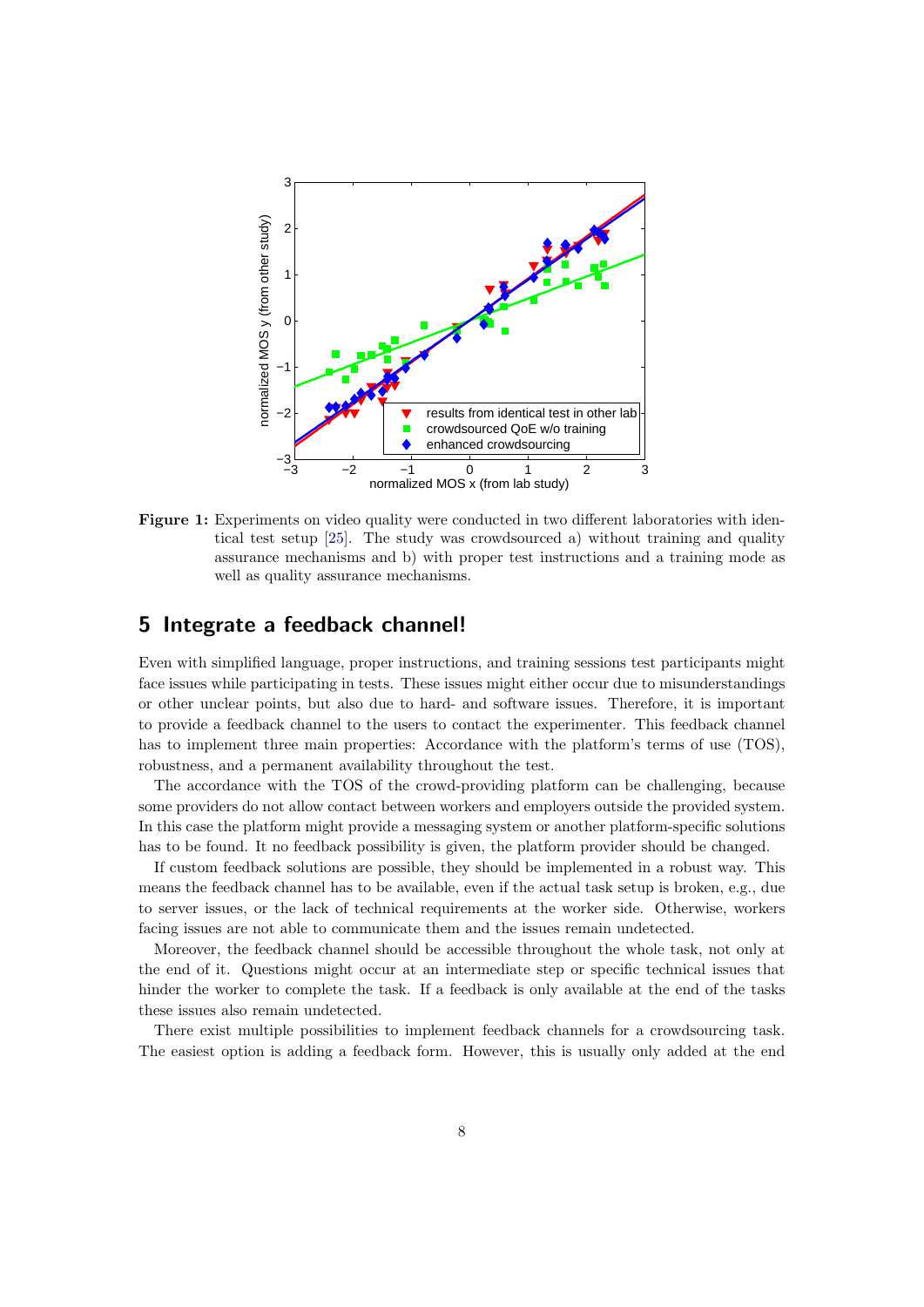of a test and because of this neither robust nor always accessible. Moreover it is only a oneway communication from worker to employer. External, interactive feedback channels, which are independent of the task execution are more suitable here. These feedback channels could include e.g., live chat or email support for small tests or forum threads for larger test groups. The contact details, respectively the links to the forum threads can easily be integrated in every step of the task enabling both robustness and availability of the channel.

In general, all questions from the users should be answered. An intensive discussion with the workers and a reasonable support helps to improve the task design and respectively the task results. Moreover, it helps to increase the employer's reputation, as workers tend to gather in virtual communities and share their experiences with certain employers and tasks.

## <span id="page-8-0"></span>6 Use event logging!

One approach to increase the result quality of crowdsourcing tests is integrating automatic and semi automatic measures in the task. Analysing user interactions with the test is a recommended way to find out what really happened during the test execution. Thereby, the user's actions and test conditions, e.g., available bandwidth, are be monitored and logged. User actions/interactions that are part of the test, e.g., clicking behavior, are as important as user actions which modify the test environment, e.g., window focus, window resize, page reload, switching of tab. The typical web browsing behavior of switching between different tabs could for example lead to the miss of a test condition because the user was watching another tab.

Besides estimating the reliability of users, event logging can also help to debug crowdsourcing tasks. Tests are usually implemented as web applications and are consequently executed in a very diverse software and hardware environment. Different browsers might render a test page differently which might result in unexpected test conditions. Moreover, tests might require a third party plugin, e.g., Adobe flash player for video tests, which could work in some browsers only, or which could be available in several versions which work slightly differently. The resulting test conditions should be logged, include overall test conditions like page load times, but also specific conditions, e.g., start of video playback in a video test. Also extraordinary events, which can alter or disturb a test condition, have to be logged, e.g., stalling events in a video test.

The automatic evaluation of the event logs during the test can then be used to give immediate feedback to the worker. For example an error message can be displayed if a missing plugin is detected. Moreover, a user can also be warned if she or he did not watch the video as expected but switched to another tab instead [\[31\]](#page-24-2). During the analysis of the test results, the logged events can be used to apply filter rules [\[24\]](#page-24-8). Here it can be checked whether the desired test conditions actually were perceived by the test user. Furthermore, more sophisticated reliability checks can be performed to find out whether the test users conducted the test in an expected way [\[15\]](#page-23-7). In case the event logs show an unusual test or user behavior, the results for this user should be excluded from the overall analyses. Moreover, abnormalities in the event logs provide valuable insights for further tests. If a systematic error of test execution is visible, e.g., because of browser compatibility, the test can be improved. If user behavior is consistently unexpected for some parts or even the whole test, the test design has to be improved. For example, long response times for a specific question could indicate that the question was too hard and should be reformulated.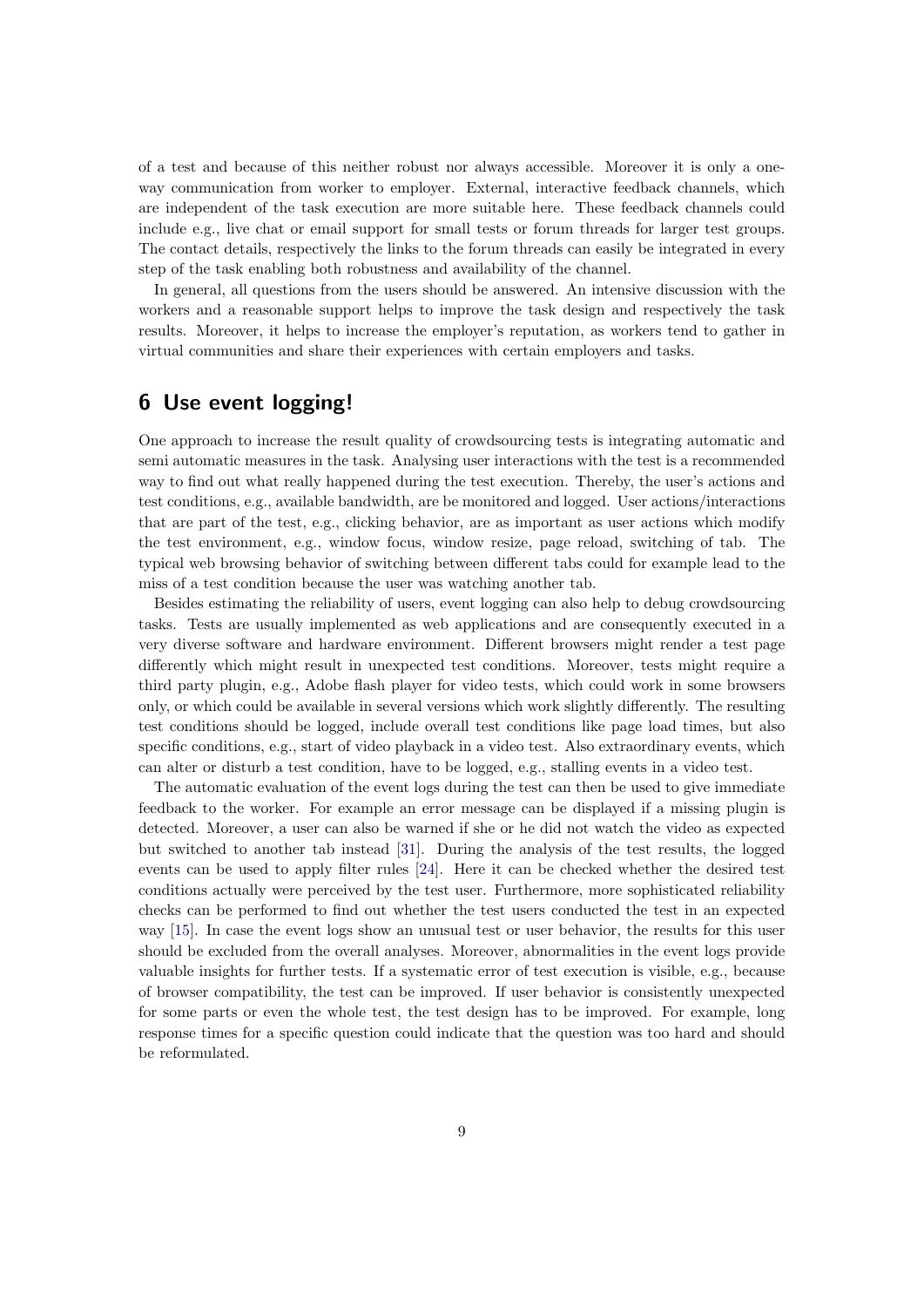Extensive user monitoring can provide valuable insights in the task interactions of the participants. However, it can also be considered as intrusive as a large amount of data about the user is gathered, sometimes including personal data, e.g., the IP address. Even if the implementation of the monitoring in a web application guarantees a certain amount of privacy, because only the interactions with the test page can be observed, the gathered data should be handled carefully.

#### <span id="page-9-0"></span>7 Include reliability checks! In the test design. . .

The remoteness of the test participants does not only impose challenges, because of misunderstanding and technical problems. The anonymity also encourages some participants to work sloppy or to cheat in order to increase their income, by maximizing the number of completed tasks per time. Numerous approaches already exist to identify these users, however, most of them require objective tasks, like text transcription. The results of these tasks can easily be categorized in either "correct" or "incorrect". In contrast, QoE evaluations are highly subjective and may differ significantly among the participants. Consequently, it is impossible to identify "correct" subjective ratings.

To overcome this issue, reliability checks have to be added to a task in order to estimate the trustworthiness or reliability of a user. This in turn can be used to estimate the reliability of the ratings given by the very user. Reliability tests may include consistency checks, content questions, gold standard approaches or tests verifying the user's attention or familiarity with the test. During or after the test, the results from those checks and additional questions are then analyzed in order to identify unreliable users. The reliability checks aim at identifying unreliable users and the rejection of all ratings from those unreliable users. This in turn requires that the identification of unreliable users is mainly based on information which is not related to the user ratings. In particular, the following elements may be added in the test design to check the reliability of the users. Combining these elements also leads to an improved reliability of the results [\[24\]](#page-24-8).

- 1. Verification tests [\[43,](#page-25-4) [44\]](#page-25-5), including captchas or computation of simple text equations: "two plus 3=?", "Which of these countries contains a major city called Cairo? (Brazil, Canada, Egypt, Japan)". Captchas and the computation of simple equations help to identify scripts and bots automatically submitting results. Further verification questions might be added as indicators for sloppy workers or random clickers.
- 2. Consistency tests: At the beginning of the test, the user is asked "In which country do you live?". Later after several steps in the test, the user is asked "In which continent do you live?". Here it is important that the user cannot look up the previous answer. This approach helps to estimate the validity of the users answers, as random clickers might not remember their first answer.
- 3. Content questions about the test: "Which animal did you see in the video? (Lion, Bird, Rabbit, Fish)". This type of question can be used as an indicator of the participants attention during the test. The content questions should be rather easy so that misunderstandings or language issues are avoided, but still should not be answerable with pure guessing.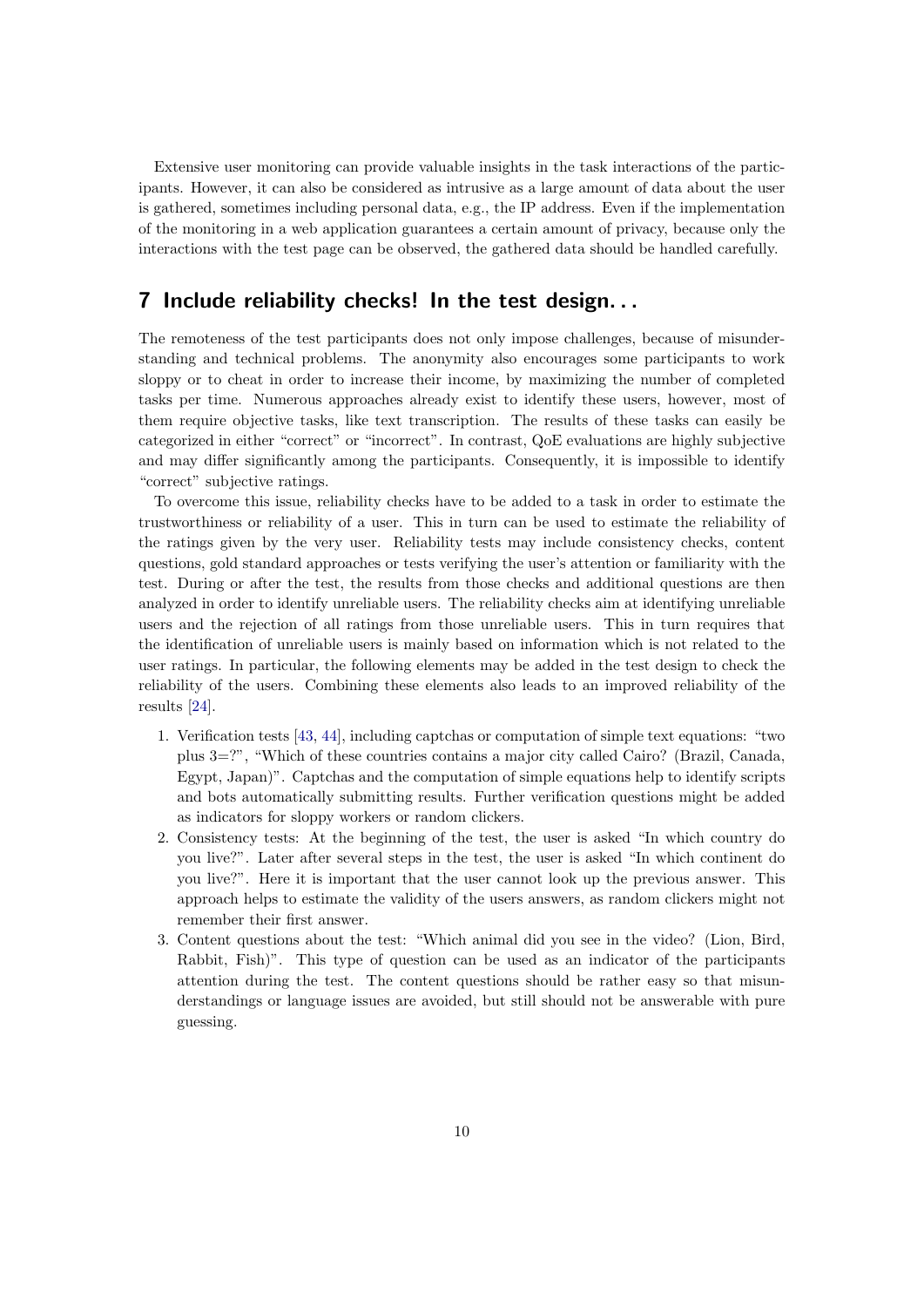- 4. Gold standard data [\[45\]](#page-25-6): "Did you notice any stops to the video you just watched? (Yes, No)", when the actual test video played without stalling. Usually gold standard data refers to tasks for which the correct result is known in advance, e.g., the correct transcription of a text on a picture. However, as discussed above it is not meaningful to define e.g., a gold standard MOS rating for a given impairment as this is a subjective rating. In contrast, gold standard data in QoE evaluation should aim at checking obvious impairments like the number of stallings or the presence of (significant) graphical distortions, not the resulting ratings.
- 5. Repetition of test conditions to check consistent user rating behavior: This can be seen as a special kind of consistency check but based on user ratings instead of additional information. Repetition of test conditions might be used to minimize the need of additional consistency questions, however, during the evaluation familiarization and memory effects have to be considered.

The important thing to keep in mind is not to add too many reliability items and questions, as otherwise the assessment task will become too lengthy. Further, too many questions may give a signal of distrust to the users. As a result, users may abort the survey. In general, incentives and proper payment schemes depending on the actual work effort are the key to high quality work.

#### <span id="page-10-0"></span>8 Include reliability checks! . . . during the test . . . !

The majority of crowdsourcing tests relies on reliability checking and examination of the results after the campaign finished i.e. a-posteriori checks. Using such an approach, however, reliable users are only discovered after the test is finished and the advantage of engaging reliable users with more tasks directly in the current test is lost. An alternative approach has been proposed in [\[6\]](#page-22-6), where a reliability profile of each user is built continuously in real-time during the test a user is working on. This *in momento* reliability checking offers not only a quicker execution of campaigns, but also also increases the reliability of the results.

A-posteriori designs often rely on repetitive hiring schemes, re-inviting reliable users to participate in further campaigns of the employer. It has been shown, however, that this might also lead to the exhaustion of the crowd at the risk of declining motivation and poor rating performance. The in momento approach successfully addresses this problem by avoiding repetitive hiring of the users and utilizing the advantages of the huge workforce available on crowd-providing platforms. The campaign is offered to thousands of users at the same time and reliable users are directly engaged by additional tasks for extra rewards.

Moreover, reliability checks during the test and their direct evaluation reduce the administrative overhead introduced by the traditional a-posteriori approaches that require extensive data cleaning and group generation with repeated campaign runs. Also the in momento approach allows for building a rapid feedback component for better communication with test participants. Such a component is used to directly communicate any suspicious behaviour to the users and thus enables the users to reflect on their performance, allowing them to choose whether to stop or to continue the test.

In momento reliability checking utilizes the recommended multi-stage design of crowdsourcing tests including a training-phase and relies on numerous reliability checks during the test.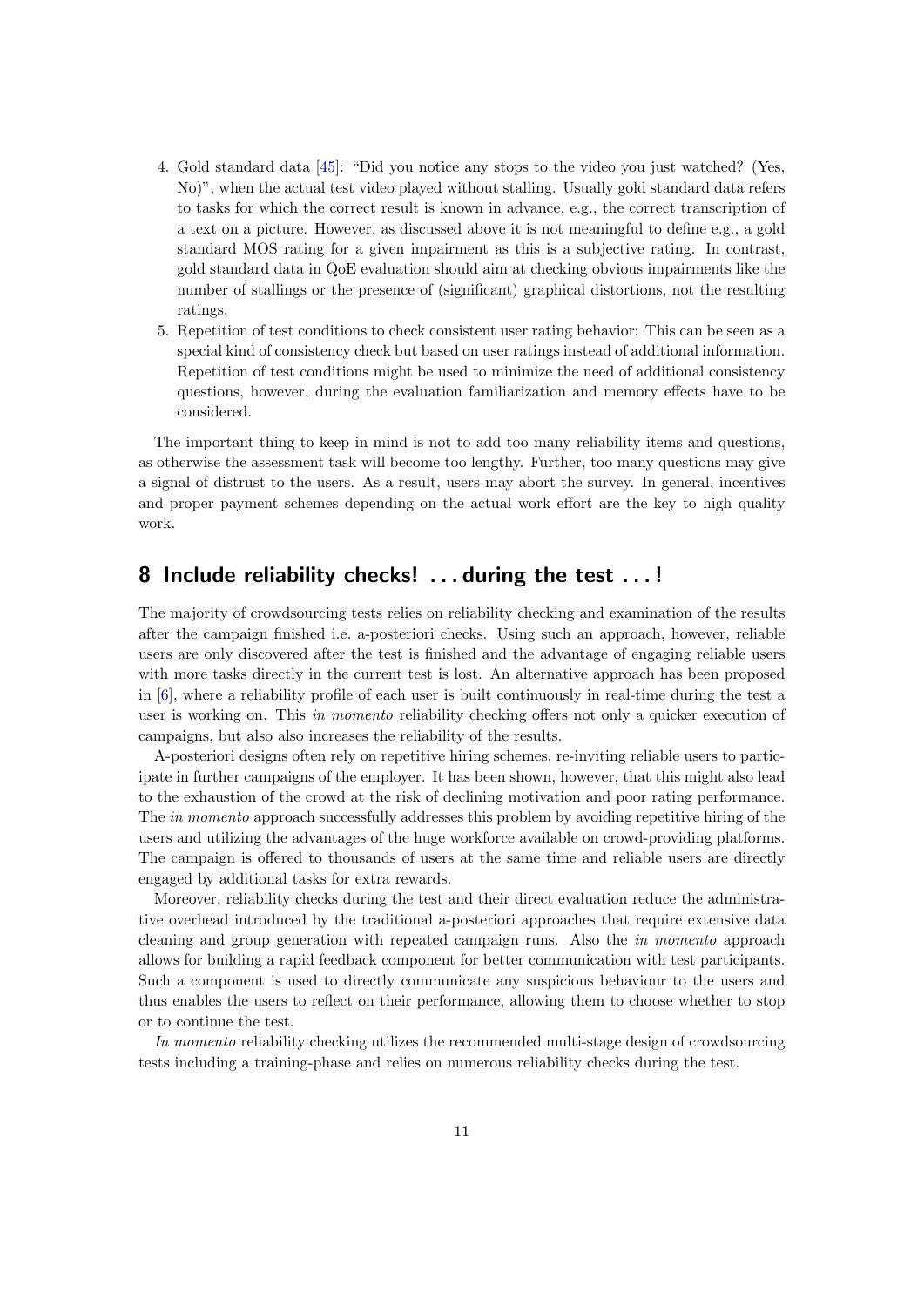- 1. Reversed rating scale order for questions not related to the test content [\[6\]](#page-22-6): For better engaging the users' attention, a simple test asks for the maximum and minimum number of visible objects in a picture shown during the test. The rating scales used for providing the answers are presented in reversed order e.g., lowest to highest during the non-test-content related questions instead of highest to lowest for questions related to the test content, and also includes false answers, which are not presented in the test picture at all. Random clickers and users not focusing enough on the test are thus quickly discovered and penalized.
- 2. Questions about artefacts not discoverable by a reliable user: The user is asked to mark several visible objects images on the screen. However, besides the visual objects, the images presented to the user include also invisible, but clickable shape. These shape are not detectable for reliable user but might be discovered by random clickers. Random clicker can additionally be identified by multiple clicks in areas without visual shapes or by their high number of clicks. These suspicious behaviours are recorded into the user's reliability profile.
- 3. Altering test patterns for each test execution: Random movement of the control shapes and changing the number of shapes prevents cheating by sharing of correct locations amoung participants.
- 4. Checking execution and focus time: Each stage of the test has a certain minimal duration i.e., time needed to finish the test properly. If the time spent on the page is very short or several magnitudes longer than usual, the user is considered unreliable (cf. Section [6\)](#page-8-0).
- 5. Additional tests related to the stimuli and its representation: Depending on the type of the stimuli and its representation, specific tests can be included. For example, in audio-visual quality testing the playback can be checked: Was the video played to the end, did the user pause the playback, was the sound volume adequate etc.

#### <span id="page-11-0"></span>9 Include reliability checks! . . . after the test!

Reliability checks can be performed also based on the outcomes of the test. A typical approach, developed already for lab-based testing, is the detection of outlier participants. Outlier participants are those which provided evaluations that significantly depart from the average evaluations, typically the Mean Opinion Scores, expressed by the crowd, and in a non-systematic way. In this context non-systematics means, their evaluations are not systematically above or below the average, which may simply indicate a different usage of the scoring method rather than a poor understanding of instruction or a sloppy performance of the task. To detect scoring outliers when using categorical or interval scales, the procedure proposed in the ITU BT.500 recommendation [\[46\]](#page-25-7) is most suitable, and widely adopted also for lab participant screening. For paired-comparison based experiments, instead, it was proposed by [\[47,](#page-25-8) [48\]](#page-25-9) to check for inversions in the judgment of pairs involving the same images.

Outlier detection should be also deployed to control for a second essential indicator of reliable task completion, which is task execution time. Whereas in Lab-based experiments the presence of an experimenter forces the participant to fully commit to the task, dedicating to it the proper attention, in crowdsourcing it is impossible to control for this. It may therefore happen that: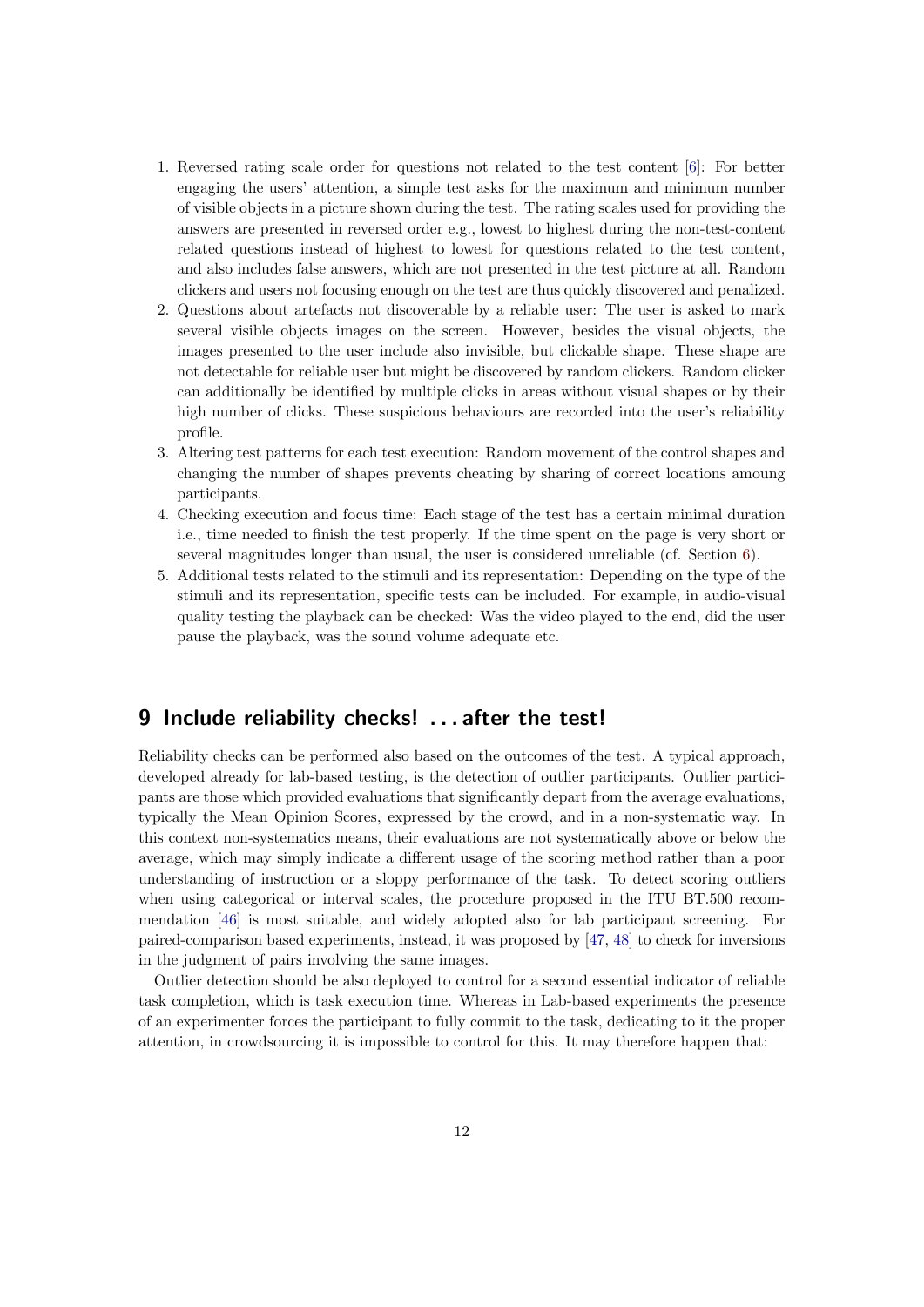- 1. Workers skip across stimuli as fast as possible, without taking the time to properly evaluate them
- 2. Workers intertwine the execution of the task with other tasks, e.g., surfing the web or playing a game, thus being constantly distracted and taking longer in their evaluations
- 3. Workers get distracted at a specific point in time by a different task, such as talking on the phone or preparing a coffee, thereby taking an unusually long time for evaluating one stimulus in particular.

Should any of these three scenarios be verified, the corresponding evaluations cannot be trusted to be reliable. To identify scenario (1) and (2), the outlier detection procedure advised in ITU BT.500 can be applied using as a dependent variable the scoring time per participant and per stimulus. Participants identified to repeatedly score in an amount of time which is significantly lower or higher than average, can then be deemed unreliable and excluded from further analysis. To identify scenario (3), it is necessary to capture unusually high evaluation times for a single stimulus.

In [\[13\]](#page-23-3) and [\[12\]](#page-23-2) it was proposed to observe this through the standard deviation of the time taken by each participant to evaluate each stimulus. In [\[13\]](#page-23-3) for example, a test was run in three different regions (Europe, US and Asia), consisting in the evaluation of the aesthetic appeal of 20 images on an Absolute Category Rating scale. The authors observed that the Asian participants took on average much longer than the other participants to complete the entire test.

<span id="page-12-0"></span>

Figure 2: Cumulative distribution of the standard deviation of the image evaluation time in [\[13\]](#page-23-3). It can be seen that for several Asian users (R3 curve) such variability in time taken to evaluate a single image becomes quite pronounced. In fact, some users were found to take up to 5 minutes to score a single image, where on average they took about three seconds to score the remaining images in the test. In [\[12\]](#page-23-2), this procedure was found to exclude from the analysis about 13 % of the participants that completed the whole test.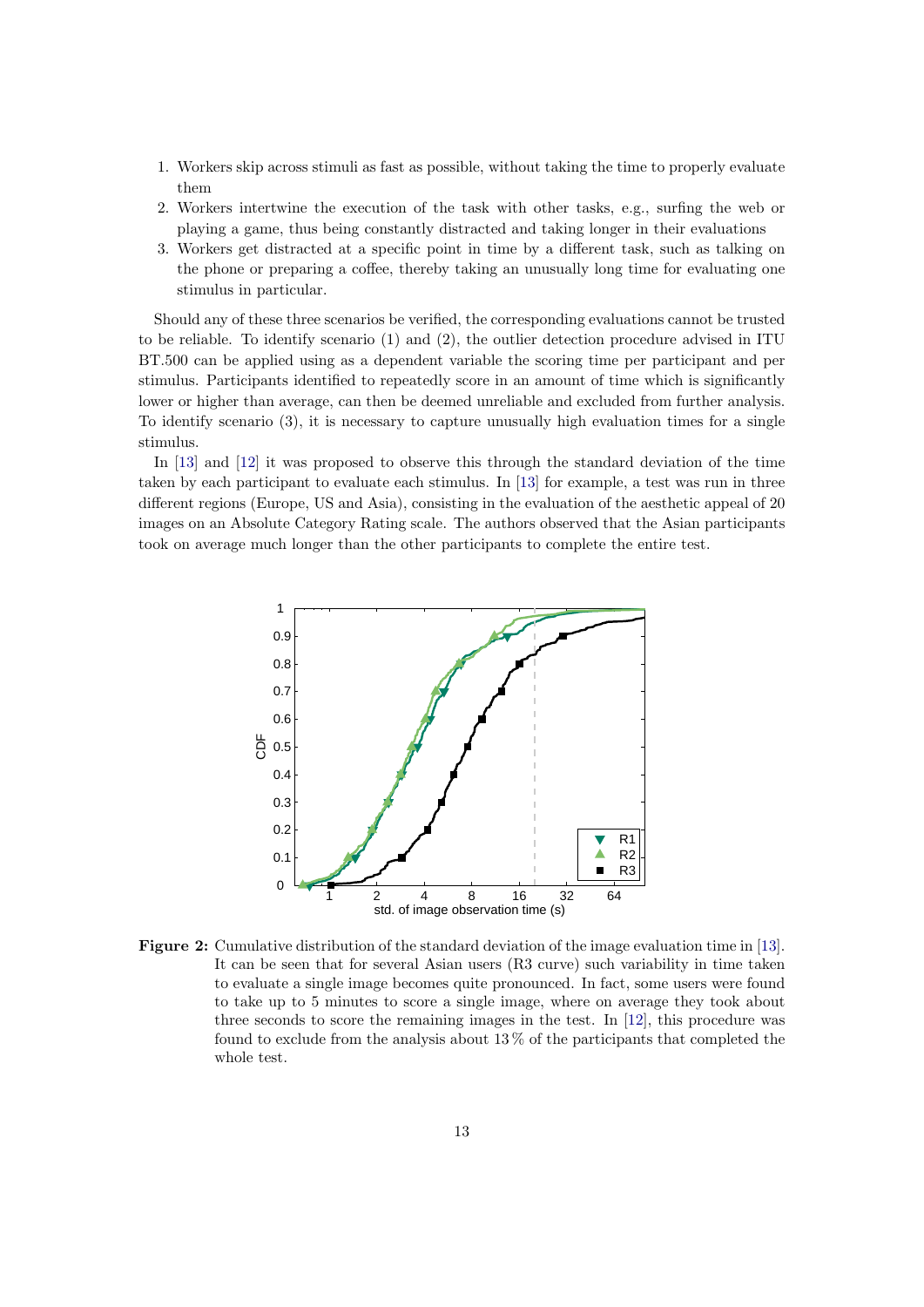Taking a closer look at the mean test completion time, authors found that for European and US participants the median test completion time was close to the mean completion time, but in the case of Asian participants the mean was significantly larger than the median. This hinted the authors that some of the Asian participants may have had with very large evaluation times for some images, as measured from the moment when the image was displayed until the time the evaluation was inserted is given. Such differences were captured by computing the standard deviation of the image evaluation time, as shown in Figure [2.](#page-12-0) In order to filter out participants being distracted during the subjective test, all participants with a standard deviation of the image observation time larger than 20 s were rejected. This value was determined empirically and chosen to accommodate possible variations in download speeds of different users but reject users with significantly high variations in completion times.

Some other techniques for filtering out the unreliable users can rely on such metrics like time it took for a worker to complete the overall test and the mean time spent on each stimulus as discussed in [\[20\]](#page-23-1). Similarly, to the standard deviation in time per stimuli, the empirical thresholds can be found for these additional metrics and workers that do not fit into these thresholds can be filtered out.

#### <span id="page-13-0"></span>10 The crowd consists of human beings!

The question arises why we should care about ethics in the context of crowdsourcing.<sup>[1](#page-13-1)</sup> We are actors in crowdsourcing systems to directly benefit from an environment that respects ethics. In general, long run altruism beats greed. An ethical system is more sustainable (everyone is empowered to reach full capacity). Also, according to most of the state laws, including European Directive 95/46/EC [\[49\]](#page-25-10), governing processing of personal data, one has to be very careful about handling subjective information provided by the online workers in an ethical and privacy respecting way.

The next question is when we should care about ethics. The answer is simple: always. In cases where crowdwork income is not essential: What are people not doing when they are crowdsourcing? Does crowdsourcing have an addictive side? In cases where people are subsisting on crowdwork income: Is the crowdwork paying only money, without building a longer term future? Is the money enough? Is the timing of the payment ok?

Followings is a list of suggestion for experimenters to take ethics into consideration:

#### General

- Try some crowdwork.
- Do not reveal identity of the workers. Abide the law on processing and storage of personal data: Anonymize the workers, restrict access to any personal data, and then delete such data upon completion of the related research project.

<span id="page-13-1"></span><sup>&</sup>lt;sup>1</sup> In the Dagstuhl seminar 13361 "Crowdsourcing: From Theory to Practice and Long-Term Perspectives", the ethical aspects in crowdsourcing were discussed in a special session which are summarized in [\[35\]](#page-24-11). Some results, suggestions, and opinions from [\[35\]](#page-24-11) are included in this section.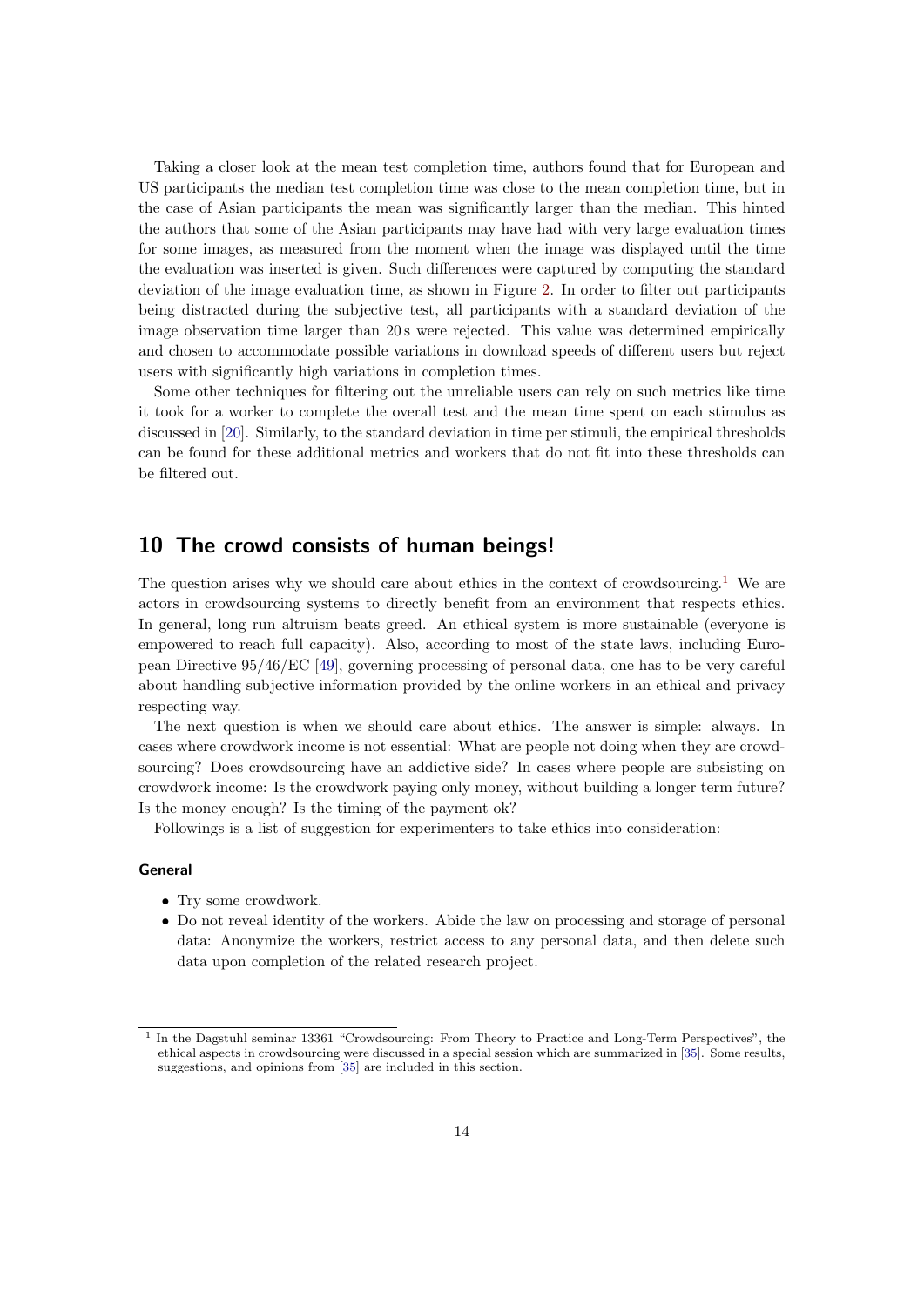#### Job Design

- Use contracts to clearly define your relationships.
- Validate the functionality of the test implementation carefully, to make sure the worker can complete the task. Be available during the test via your feedback channels.
- Don not engage in the "race of bottom" and pay appropriately for requested work. Be honest about the time your job takes and have realistic expectations.
- Be very specific about your needs, use clear questions, and make the instruction with clear explanation.
- Avoid test designs that have too many complex details, keep them short.
- Tell to the workers what's required up front.
- In case of any sensitive issues or checks you may require for your experiments, explain them to workers and allow them to opt out of the experiment early if they do not want to engage in the test.

#### Checking Responses

- Review work promptly. Realize there is an investment of time and not only money.
- If you are in doubt of paying the worker or not, pay the worker.
- Address workers politely (and apologize if you goof up).
- Respond to inquiries (even the ones with horrible grammar).
- Take a look at worker's communities like turkopticon [\[50\]](#page-25-11). See their concerns and how do they rate you.

# <span id="page-14-0"></span>11 Lessons learned from lab test. Use them in Crowdsourcing too!

Although performed out in the open, by thousands of different users across the world, crowdsourcingbased QoE tests still remain psychometric experiments, which aim at quantifying user perceptions and preferences. To this purpose, there is a large body of literature that can be accessed to tackle the challenges that crowdsourcing-based testing poses. One such challenges is that of keeping the tests to a minimum duration (see also lesson [3\)](#page-5-0). Whereas in lab-based experiments participants can take over one hour to perform the rating of a full stimulus set, in crowdsourcing it is recommended to keep the duration much shorter. This, poses an obvious limitation to the number of stimuli that can be evaluated in each test. To be able to still obtain quality scores for a large set of stimuli, researchers typically segment the latter into subsets, to be scored by different users in different campaigns. This practice is prone to a major drawback. Especially when using direct scaling e.g., the most popular Single Stimulus or Absolute Category Rating Stimulus scoring [\[46\]](#page-25-7), participants tend to use the whole scale for scoring, independent on the absolute quality of the stimuli visualized. In other words, if the quality range covered by the images in a campaign A is a subset of the quality range covered by the images in campaign B, still the best and the worst images in both campaigns, although representing different values in terms of absolute quality, will get similar scores. Thus, the quality scores of images in A will be represented on a "stretched" scale with respect to those in campaign B. This phenomenon is commonly known as "context" or "range" effect [\[51\]](#page-25-12), and is usually countered by re-aligning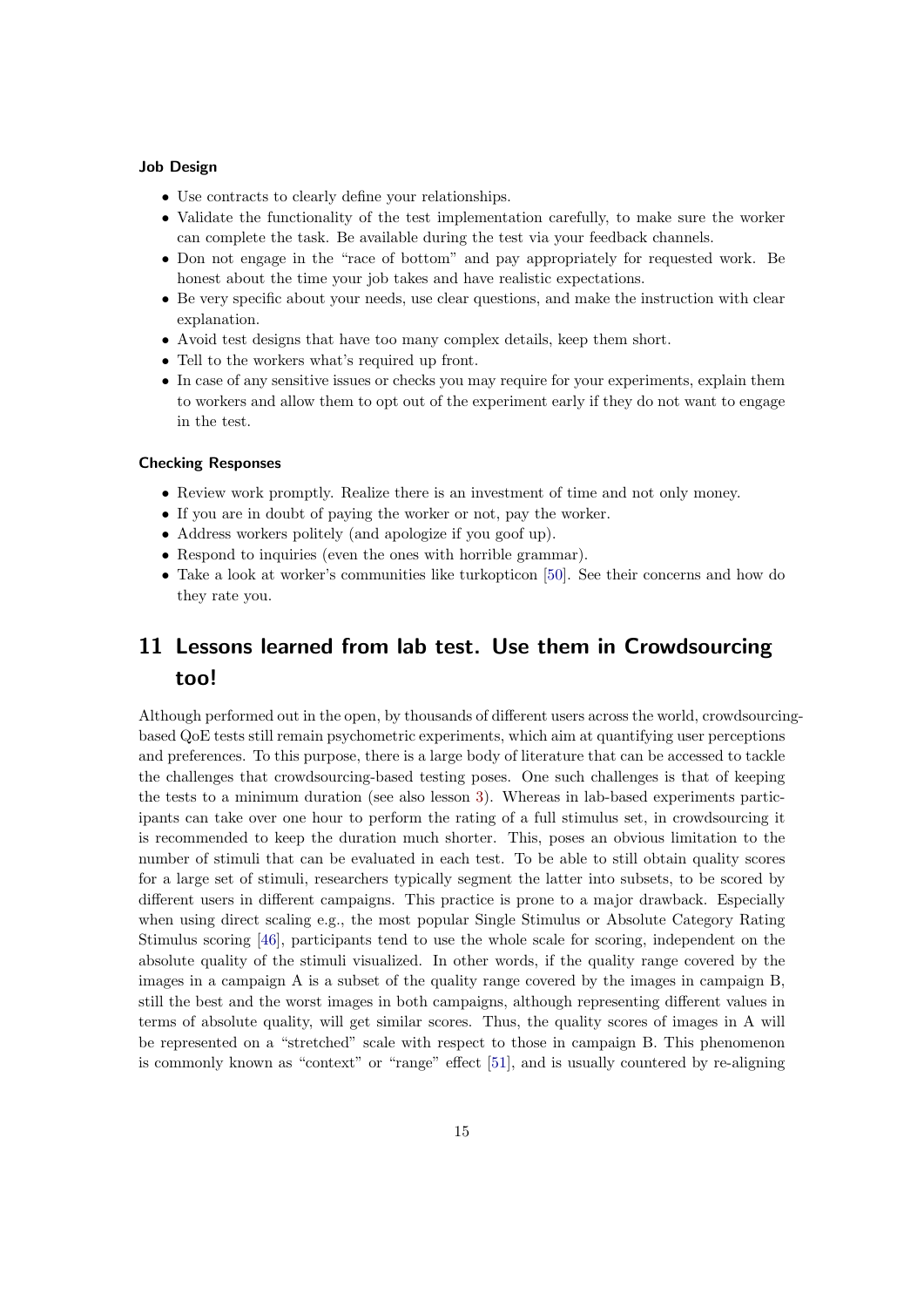MOS scores a posteriori. This can be done by means of the known scores of a subset of stimuli either kept constant (anchors) throughout all campaigns, or collected from all campaigns and then re-evaluated in an extra campaign altogether [\[52\]](#page-26-0).

In their aesthetic appeal assessment experiments, Redi et al. [\[13\]](#page-23-3) adopted the method of using anchor stimuli common to all campaigns. They chose 5 anchor images so that they would space the entire quality range of the test stimuli, and so that they would span it in a uniform way based on previous evaluations run in the lab. They then added these anchors to the 13 campaigns, of 15 images each, making up their 200-image test set. This practice turned out to keep context effects to a minimum. When attempting at re-aligning the MOS of images of all campaigns to the scale of a reference campaign c\*, authors of [\[13\]](#page-23-3) found re-alignment almost useless. Figure [3](#page-15-0) shows the aesthetic and recognizability scores obtained throughout the 13 campaigns of [\[13\]](#page-23-3) against their realigned values with respect to campaign  $c^*$ , selected as the one with stimuli spanning the widest quality range. As it can be seen, the effect of re-aligning is quite limited, indicating a strong robustness of the original MOS to context effects.

<span id="page-15-0"></span>

Figure 3: Original (from 13 different campaigns) and re-aligned (a) aesthetic quality and (b) recognizability MOS for experiment [\[13\]](#page-23-3). Range effects seem minimal in both cases.

Another consideration that is useful to make when designing crowdsourcing experiment is that, by dividing the traditional design over many users and campaigns, we intrinsically generate mixed-subjects designs. So, it may be the case that the measurements themselves loose in accuracy, because one cannot fully exploit within-subjects variance. An interesting solution to that has been proposed in [\[47\]](#page-25-8), which involves randomized paired comparison [\[53\]](#page-26-1) to accommodate incomplete and imbalanced data. Paired Comparison has been found to be an effective methodology for measuring QoE via crowdsourcing, due to the simplicity of the task and the availability of tools for the analysis of incomplete preference matrices. Furthermore, it allows easy embedding of worker reliability checks [\[47,](#page-25-8) [48\]](#page-25-9) (see lesson [9\)](#page-11-0). On the other hand, for scaling large sets of stimuli in the order of hundreds, the applicability of paired comparison is still limited, as the number of pairs to be judged may be intractable also for such a far-outreaching methodology.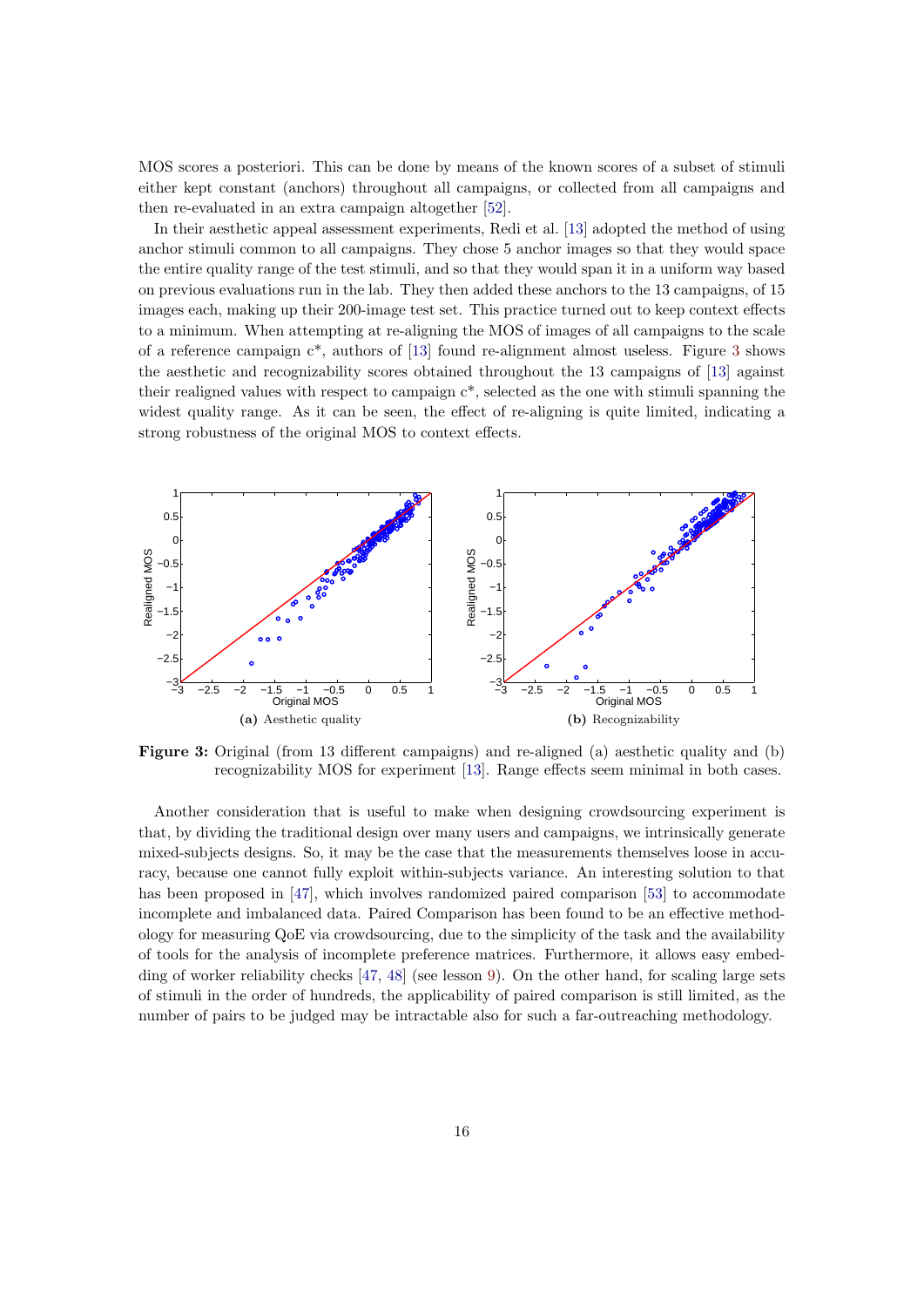#### <span id="page-16-0"></span>12 Use the appropriate scale for your problem!

A common issue in subjective measurement tasks even beyond QoE assessments are scale usage heterogeneity problems for Absolute Category Rating scales [\[54\]](#page-26-2). On the one hand users tend to avoid using both ends of the scales, thus the votes tend to saturate before reaching the end points as shown in [\[40,](#page-25-13) [9\]](#page-22-0) On the other hand language and cultural differences regarding the "distance" between scale labels for a given ITU scale as reported in [\[55,](#page-26-3) [56\]](#page-26-4) make it difficult to compare results across cultural or international boundaries. Typically, these problems are tackled by either ensuring that scale labels and designs are clearly understood in the respective language or culture (cf Absolute Category Rating scale labels for different languages as described in [\[57\]](#page-26-5)), or by using extensive training sessions that educate the subjects regarding proper scale usage.

However, both of these solutions cannot be directly applied to crowdsourcing campaigns. Training sessions can be used (cf. lesson [4\)](#page-6-0), but not as elaborate as in related laboratory trials due to the limited number of sequences that can be used, in order not to lose crowd workers attention and ensure reliable results [\[24\]](#page-24-8). Another possible solution would be paired testing for eliminating offsets between different crowdsourcing campaigns and laboratory tests as proposed by [\[48,](#page-25-9) [58\]](#page-26-6). Although this minimizes offsets between different test campaigns, it only provides relative ratings instead of absolute category ratings. This is useful for comparing different implementations of algorithms or codecs, but provides less insight in the actually perceived quality of the customer. Therefore, industry and research are interested in Absolute Category Ratings as they compare well to several other customer satisfaction measures that are typically used to assess product offerings, as well as questions about various aspects of the customer's interaction with the company [\[54,](#page-26-2) [40\]](#page-25-13).

In terms of language and scale design crowdsourcing workers are quite heterogeneous regarding their native language and their cultural background. Therefore, they often receive instructions and scale descriptors not in their native language. As the language cannot be relied on in terms of scale description, different scale designs can influence the scale usage and the resulting mean opinion scores. Therefore, the unambiguous design of rating scales is essential for acquiring proper results from crowdsourcing tests.

Based on these assumptions a comparison of different scale types and designs in [\[42\]](#page-25-14) has revealed that an Absolute Category Rating 5 scale with non-clickable anchor points and trafficlight semaphore design as depicted in Figure [4](#page-16-1) yields reliable results and is most efficient in terms of the relative number of outliers.

<span id="page-16-1"></span>

Figure 4: Absolute Category Rating 5 scale with non clickable anchor points and a traffic-light semaphore design. The scale designs is available under Creative Commons Attribution 3.0 Austria License at <https://github.com/St1c/ratings>.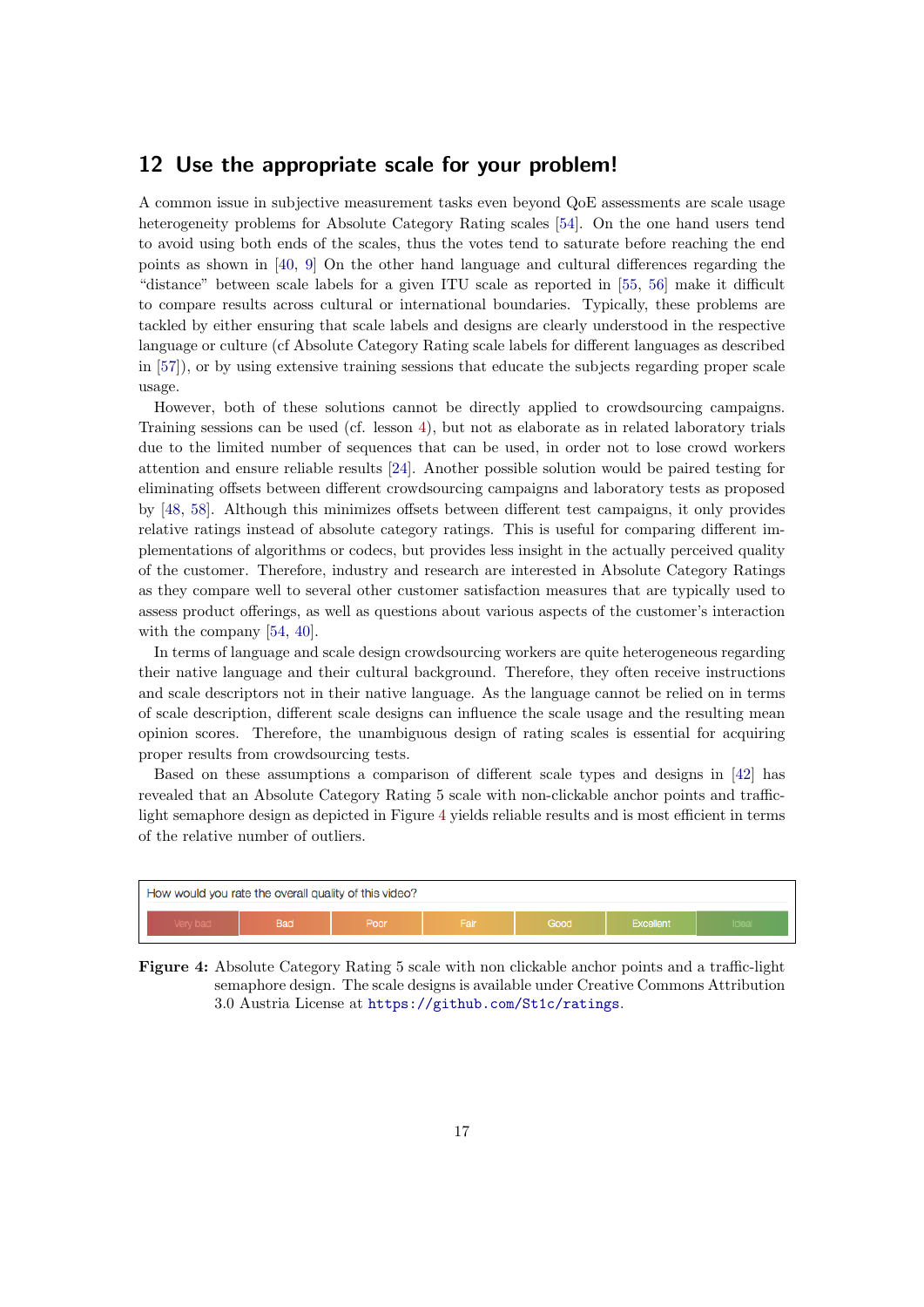#### <span id="page-17-0"></span>13 Look a gift horse in the mouth!

The use of a crowdsourcing-based approach for testing the visual appeal of websites [\[14\]](#page-23-4) resulted into many diverse insights. Firstly, it became clear that crowdsourcing does provide a valuable mechanism for quickly and cheaply conducting these types of experiments while still obtaining meaningful results. In that sense, the results obtained are encouraging.

On the other hand, a number of issues were also noticed. Firstly, and contrary to possible expectations, an increase in payments will not necessarily lead to better results. In fact, in our results, it led to an increase in the number of unreliable users, most likely due to increased financial incentive to participate. This effect is illustrated by the table below where in the campaign shown in the right column workers were paid three times more than in the campaign on the left. At the same time, the average ratio of reliable users is less in the more expensive campaign. Taking this into account, it is clear that additional incentives, e.g., gamification or designing the task in an interesting way, might result in a better result quality then simply increasing the payment.

Another apparent impact of the increased payments was the much faster completion of the test campaign. While this is in some cases desirable, it also results in a narrower variety of users in terms of demographics, for example due to the influence of time-zones. It might be worth taking this into account when proposing the campaigns, and possibly throttling their execution in order to obtain more representative population samples. The effects of time-zone differences also affects the reproducibility of the results, as it is hard, if not impossible to obtain similar demographics distributions in different test runs.

In terms of the actual scores we notice that while payment level influences absolute MOS values for given assessment tests, it does not influence qualitative relations, i.e., main effects, interactions, or shape of curves. Thus there does not appear to be a severe impact on models built from the campaign data, if such models exist. However, user ratings may have to be normalized to cope with the payment effect and to merge data from different studies with different payments.

Table 1: Two identical crowdsourcing campaigns on web QoE assessment were conducted which only differ in the reward to the participants. Subjects completing campaign  $C_2$  earned three times more money than the participants in campaign  $C_1$ .

| Measure                              |                     | $C_1$ with payment $P_1$ $C_2$ with payment $P_2 = 3P_1$ |
|--------------------------------------|---------------------|----------------------------------------------------------|
| Number of countries                  | 45                  | 30                                                       |
| Ratio of completed tests             | 90.26%              | 89.34%                                                   |
| Campaign completion time             | 173.05 <sub>h</sub> | 2.74h                                                    |
| Avg. $\#correct\ content\ questions$ | 8.27                | 7.48                                                     |
| Ratio of reliable users              | 71.54%              | $66.10\,\%$                                              |
| Mean user rating                     | 3.60                | 3.81                                                     |

Since monetary incentives can have a negative effect on the reliability of the crowdsourcing results, it might appear meaningful to attract participants through social networks. The disadvantage of using social networks is the limited access to the crowd and the fact that more effort is needed to pursue people from social networks to participate in a crowdsourcing experiment. One example of using social network in the crowdsourcing is presented in [\[39\]](#page-25-0), where Facebook users were used in the evaluation of different privacy filters applied on video.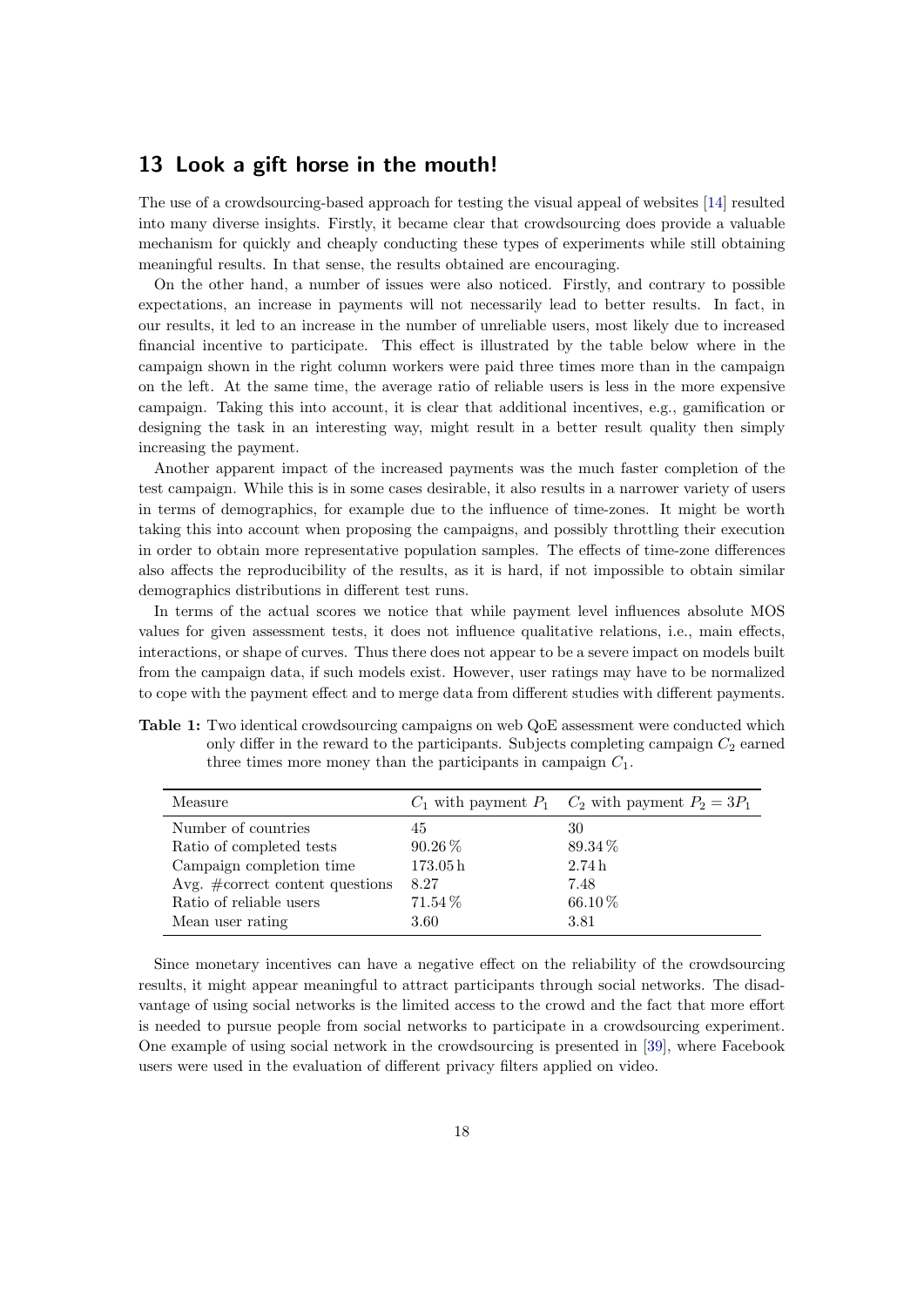A Facebook application was build and the call to participate in the subjective test was disseminated via social networks like Facebook, Twitter, and LinkedIn, as well as various research mailing lists. With an estimated outreach to more than 1,500, some 120 participants used the application and submitted subjective scores. The resulting scores were compared with the results from a similar evaluation conducted by a conventional approach in a designated research test laboratory. The results depicted in Figure [5](#page-18-1) demonstrate a high correlation with only some minor differences favoring the crowdsourcing method, which means that it can be considered as a reliable and effective approach for subjective evaluation of visual privacy filters.

<span id="page-18-1"></span>

Figure 5: Privacy of Online vs. Offline Evaluations in Facebook-based crowdsourcing.

Note that no reliability checks or any filtering was applied on the participants from Facebook, while the results appeared to be highly reliable with high correlation to the lab-based evaluation. Such high reliability is due to the fact that Facebook users are generally verified individuals with very little number of them with fake IDs. Since the application was disseminated only to either friends, family, or friends of friends, it was in a way, propagated in a trusted way. Such measures insured significantly more reliable results of the subjective tests, compared to a classical crowdsourcing scenario.

#### <span id="page-18-0"></span>14 Motivate your users!

Often employers in crowdsourcing micro-task platforms assume workers to be motivated to complete tasks by small monetary rewards. However, previous studies show that workers are at least partly motivated by aspects other than monetary rewards such as killing time or having fun [\[59,](#page-26-7) [60\]](#page-26-8).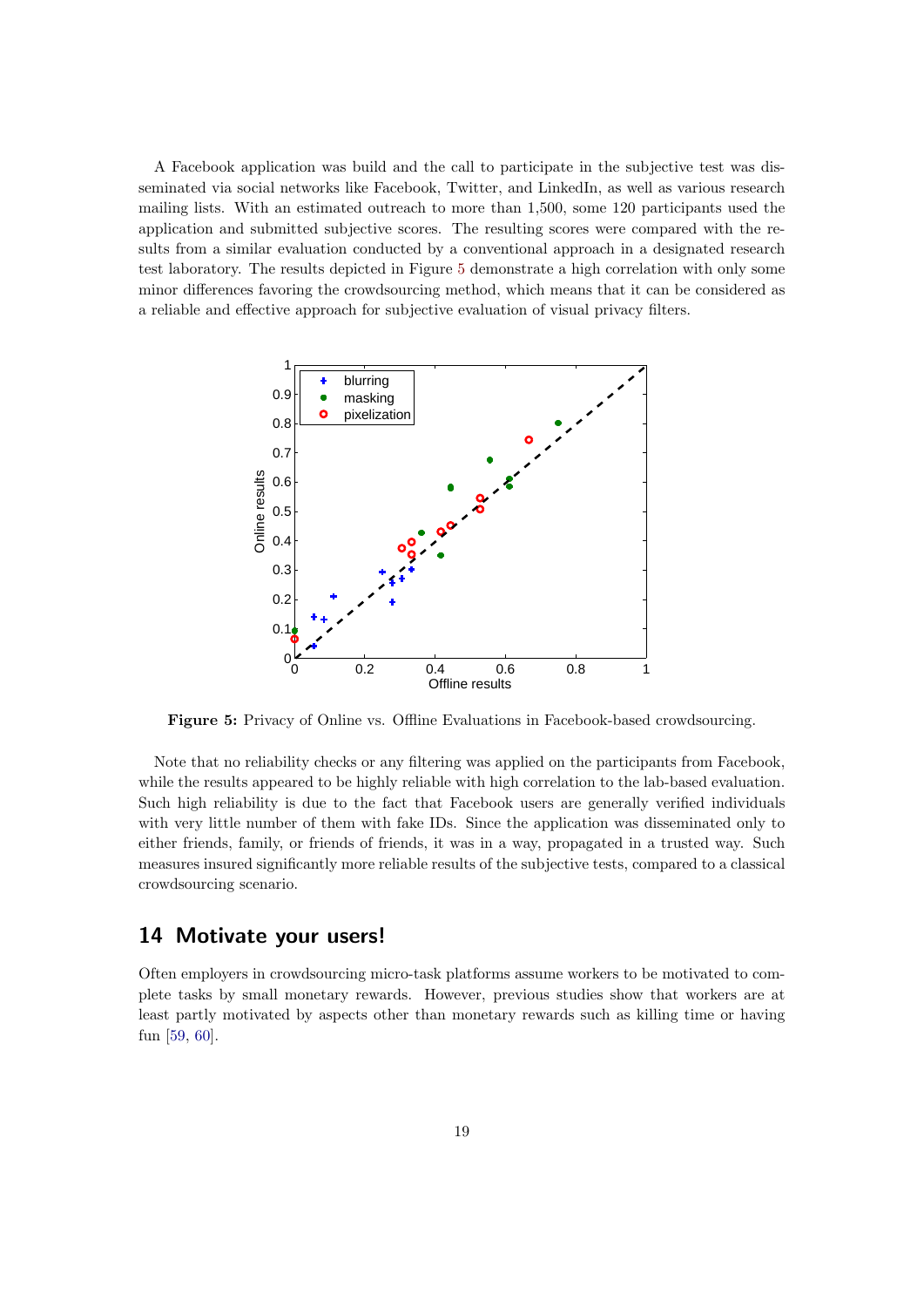In [\[12\]](#page-23-2) Redi and Povoa showed how monetary reward can have a multifaceted impact on the quality of the data collected. They set up a Facebook app, Phototo, for users to rate the aesthetic appeal of images processed with Instagram-like filters. Scores were expressed on a scale from 1 to 5 through a playful, star-based rating system. The app was launched through the Facebook networks of the experimenters. Users would then access it on a voluntary basis, out of curiosity or personal invitation from the experimenter, and without receiving any monetary rewards for performing the experimental task. Simultaneously, a Microworkers campaign was also launched, through which crowdsourcing workers could access Phototo and perform the experiment under a 0.30 \$ compensation. Table [2](#page-19-0) shows some striking differences between the behavior of users receiving a monetary compensation and volunteer users. A wide majority of the latter did not get to perform the experimental task, i.e., did not complete the training phase. About half of those did not even access the experiment introduction, possibly because they decided not to grant Phototo the permission to access their personal data. Microworkers users, instead, were more than twice as likely to complete the first experimental task  $(67\%)$ . On the other hand, when running a set of reliability checks to screen the remaining users, a higher percentage of paid users was ruled out, with respect to Facebook volunteer users, see Tabel [2.](#page-19-0) From this analysis, the authors of [\[12\]](#page-23-2) conclude that paid users are more likely to commit to the execution of a crowdsourcing task. However, they may not perform it as reliably as volunteer users may do, driven by their intrinsic motivation. Furthermore, the authors found, as already noticed in [\[4\]](#page-22-4) and lesson [13,](#page-17-0) a strong bias of paid users to rate image towards the top-end of the quality scale, see Figure [6.](#page-20-1) This was less true for volunteer users.

<span id="page-19-0"></span>Table 2: Two identical crowdsourcing campaigns on image quality were conducted with paid users (Microworkers) and volunteers (Facebook).

| Measure                                  | Facebook recruited<br>participants (volunteers) | Microworkers recruited<br>participants (paid) |
|------------------------------------------|-------------------------------------------------|-----------------------------------------------|
| No. registered users                     | 414                                             | 258                                           |
| Did not complete the training            | 63%                                             | $31\%$                                        |
| Finished scoring the first set of images | 32%                                             | $67\%$                                        |
| No. users considered in the analysis     | 133                                             | 172                                           |
| No. users considered after the filtering | 96                                              | 113                                           |

Naderi et al. [\[2\]](#page-22-2) introduced a scale for measuring continuum of worker motivation from Amotivation to internic motivation based on Self-determination theory (SDT). The SDT distinguishes one's motivation based on its locus of causality and how far it is internalized meaning "taking in" underlying regulation and the value of the activity. Moreover, SDT addresses the relation between work motivation, i.e. degree of internalization and the quality of outcome. As a result, the more internalized motivation, the higher quality has the outcome.

We recommend to motivate workers by providing more insight about what they are doing and how important their performance and response quality are for you and for community.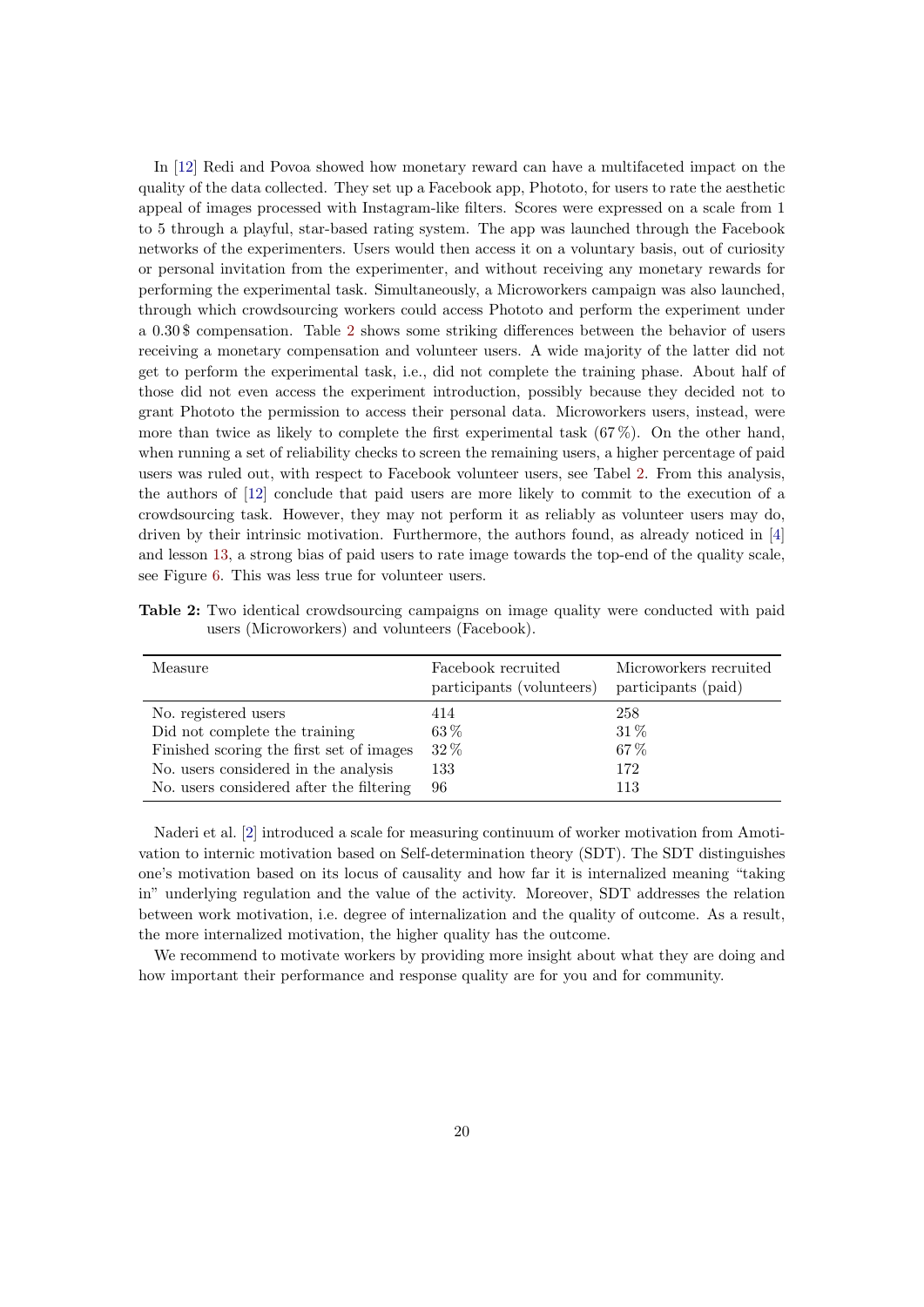<span id="page-20-1"></span>

Figure 6: Strong bias of paid users (labeled "MW") to rate images towards the top-end of the quality scale in contrast to voluntary users ("Facebook").

#### <span id="page-20-0"></span>15 Crowdsourced lessons learned

In the Qualinet community there have been many exchanges between members on different related topics, of course crowdsourcing is one of these. Both its strengths and flaws suscitated interest in the community and many different works have been done as said before. In this concluding paragraph we sum up all the different opinions and suggestions that came out from these exchanges. Future works and interactions between members will maybe translate some of these lessons learned into useful rules as the previous ones.

First of all it appears clear in the community that while in theory it is a relatively easy technique, crowdsourcing actually hides many pitfalls. Small details can be overlooked and ruin your experiment easily: lack of direct visual and participants' feedback can hide problems that would have been easily found in a laboratory environment. Related to this point, many issues have been found and solved by people that adopted crowdsourcing. Technical solutions have been implemented in different software frameworks; while some are ready for the WWW and available online [\[48,](#page-25-9) [27\]](#page-24-10), others are private [\[10\]](#page-22-1) or need additional security add-on to allow crowdsourcing[2](#page-20-2) . The community agrees that a common framework including all solutions proposed – based on experience – would be a useful tool in reducing implementation pitfalls and time to experiment. However, this common all-in-one solution is far from being easy, as important technical discrepancies between solutions developed exist.

<span id="page-20-2"></span> $2$ [http://www.its.bldrdoc.gov/resources/video-quality-research/web-enabled-subjective-test-\(west\)](http://www.its.bldrdoc.gov/resources/video-quality-research/web-enabled-subjective-test-(west).aspx) [.aspx](http://www.its.bldrdoc.gov/resources/video-quality-research/web-enabled-subjective-test-(west).aspx)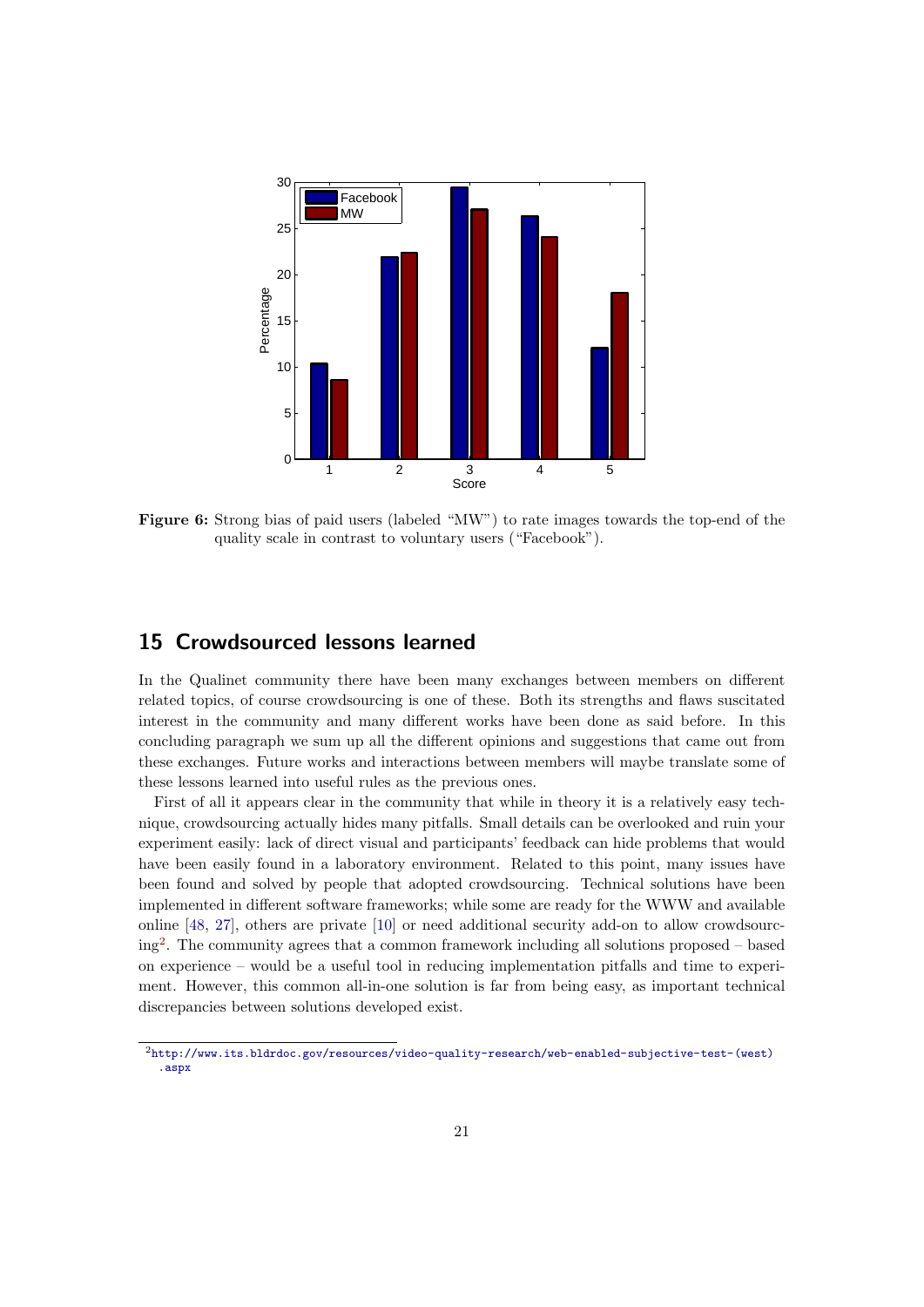Below are some quotes from some Qualinet members about crowdsourcing and its usage for QoE assessment.

- "The most important thing I learned is that it could be a very effective tool but you have to be extremely careful when designing the experiment."
- ". . . uncontrolled conditions (a free for all scenario)."
- $\bullet$  "... large no. of observers possible (typically not the case with lab studies) ... good for statistical reasons."
- "You get a lot of data, but not necessarily good quality data"
- "I don't know what factors actually played a role into the experiment when people participated in the crowdsourcing test."
- "You need many filters to make sure that you get the reliable participants and filter out the unreliable ones."
- "You need to pay particular attention to experiments conditions that vary."
- "Can be very effective."
- "You have to ask participants explicitly to stay quiet in front of the camera, switch on the lights and so on."

From our experiences in the field, the community underlines that while crowdsourcing is fairly uncontrolled under many aspects – as, i.e. there is no direct control on participants behaviour or hardware – this technique can be highly rewarding if well prepared. The collected data is not good quality data unless with a proper strategy to filter outliers. This really important point has been widely reported and many studies dealt with it. Many effective data analysis approaches have been proposed and adopted by the community.

A final important issue that has been underlined within the community is the importance of considering socio/demographic unbalances. These have been suggested to be linked to economical unbalances in the world, as crowdsourcing rewards have not the same importance in every part of world. Participants would be more likely to belong to specific regions and social classes and this could influence the outcome of some studies.



Figure 7: Tag cloud of different opinions collected from Qualinet about crowdsourcing and crowdsourced QoE assessments.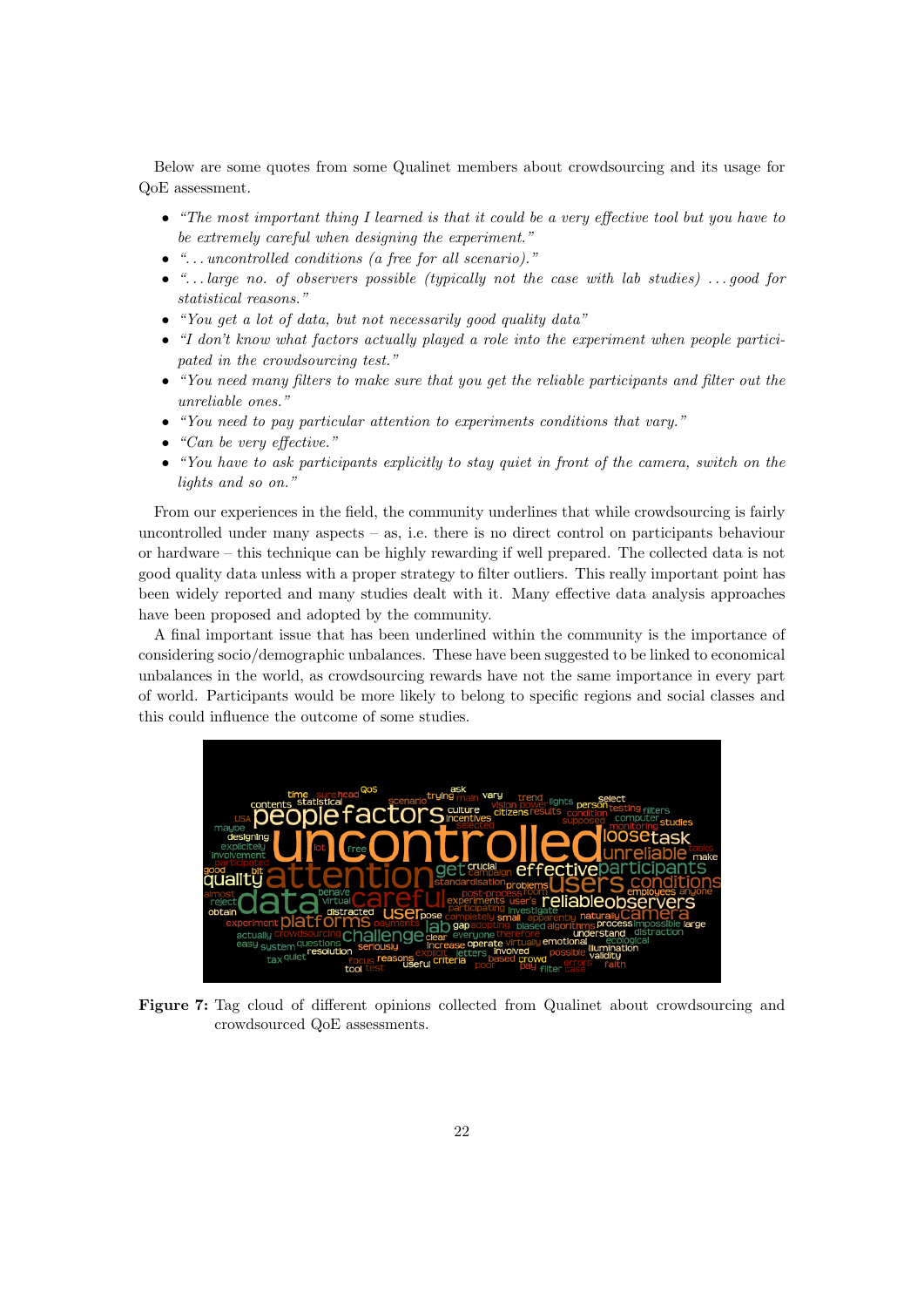In summary, there is no simple recommendation how to crowdsource QoE studies. But there are many lessons learned and practices gained through own crowdsourcing experiments which we share with the research community in this whitepaper. Researchers utilizing crowdsourcing need to carefully consider the crowdsourcing environment, the crowdsourcing users, and all emerging consequences. It should be clear why crowdsourcing is used to answer a certain research question and whether crowdsourcing is the right approach. Still there are many open questions, e.g., if crowdsourcing provides us more realistic data, or if crowdsourced data is too noisy. Crowdsourcing for QoE assessments is an evolving research topic!

#### <span id="page-22-10"></span>Publications from Qualinet Crowdsourcing Task Force

- <span id="page-22-3"></span>[1] Andreas Sackl, Michael Seufert, and Tobias Hoßfeld. "Asking costs little? The impact of tasks in video QoE studies on user behavior and user ratings". In: 4th International Workshop on Perceptual Quality of Systems (PQS 2013). Vienna, Austria, Sept. 2013.
- <span id="page-22-2"></span>[2] Babak Naderi et al. "Asking costs little? The impact of tasks in video QoE studies on user behavior and user ratings". In: 3rd International ACM workshop on Crowdsourcing for Multimedia (CrowdMM 2014). Orlando, FL, USA, Nov. 2014.
- <span id="page-22-7"></span>[3] Babak Naderi et al. "Crowdee: Mobile Crowdsourcing Micro-Task Platform for Celebrating the Diversity of Languages". In: Fifteenth Annual Conference of the International Speech Communication Association (Interspeech 2014). Singapore, Sept. 2014.
- <span id="page-22-4"></span>[4] Bruno Gardlo et al. "Microworkers vs. facebook: The impact of crowdsourcing platform choice on experimental results". In: Fourth International Workshop on Quality of Multimedia Experience (QoMEX 2012). IEEE. Yarra Valley, Australia, July 2012.
- <span id="page-22-5"></span>[5] Bruno Gardlo, Michal Ries, and Tobias Hoßfeld. "Impact of screening technique on crowdsourcing QoE assessments". In: 22nd International Conference Radioelektronika. IEEE. Brno, Czech Republic, Apr. 2012.
- <span id="page-22-6"></span>[6] Bruno Gardlo et al. "Crowdsourcing 2.0: Enhancing execution speed and reliability of webbased QoE testing". In: IEEE International Conference on Communications (ICC 2014). IEEE. June 2014.
- <span id="page-22-8"></span>[7] Christian Keimel et al. "Qualitycrowda framework for crowd-based quality evaluation". In: Picture Coding Symposium (PCS 2012). IEEE. Krakow, Poland, May 2012.
- <span id="page-22-9"></span>[8] Christian Keimel et al. "Video quality evaluation in the cloud". In: 19th International Packet Video Workshop (PV 2012). IEEE. Munich, Germany, May 2012.
- <span id="page-22-0"></span>[9] Christian Keimel, Julian Habigt, and Klaus Diepold. "Challenges in crowd-based video quality assessment". In: Fourth International Workshop on Quality of Multimedia Experience (QoMEX 2012). IEEE. Yarra Valley, Australia, July 2012.
- <span id="page-22-1"></span>[10] Filippo Mazza, Matthieu Perreira Da Silva, and Patrick Le Callet. "Would you hire me? Selfie portrait images perception in a recruitment context." In: IS&T/SPIE Electronic Imaging. International Society for Optics and Photonics. San Francisco, CA, USA, Feb. 2014.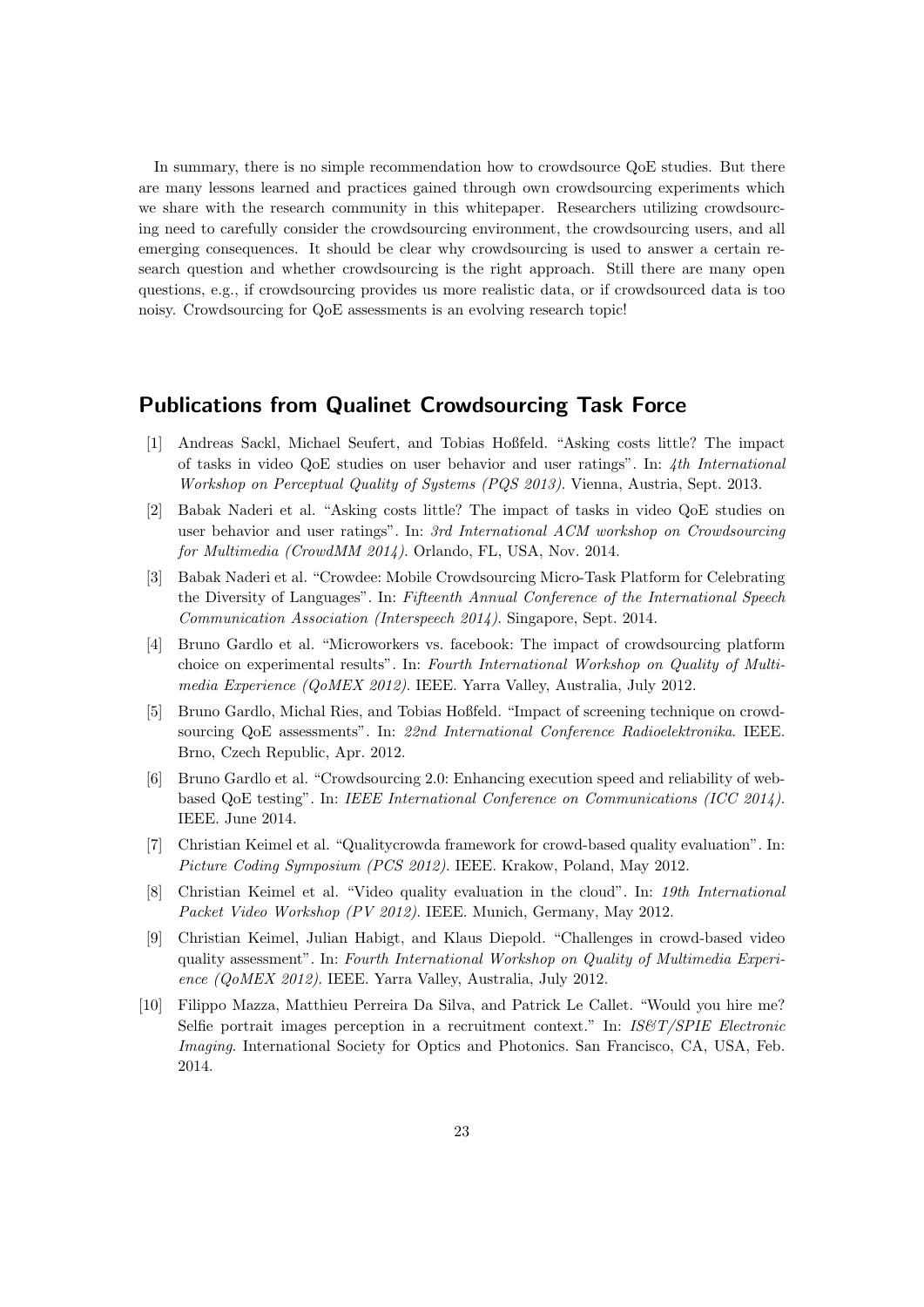- <span id="page-23-6"></span>[11] Isabelle Hupont et al. "Is affective crowdsourcing reliable?" In: 5th International Conference on Communications and Electronics (ICCE 2014). Da Nang, Vietnam, July 2014.
- <span id="page-23-2"></span>[12] Judith Redi and Isabel Povoa. "Crowdsourcing for Rating Image Aesthetic Appeal: Better a Paid or a Volunteer Crowd?" In: 3rd International ACM workshop on Crowdsourcing for Multimedia (CrowdMM 2014). Orlando, FL, USA, Nov. 2014.
- <span id="page-23-3"></span>[13] Judith Redi et al. "Crowdsourcing-based multimedia subjective evaluations: a case study on image recognizability and aesthetic appeal". In: 2nd International ACM workshop on Crowdsourcing for Multimedia (CrowdMM 2013). Barcelona, Spain, Oct. 2013.
- <span id="page-23-4"></span>[14] Martin Varela et al. "Increasing Payments in Crowdsourcing: Don't look a gift horse in the mouth". In: 4th International Workshop on Perceptual Quality of Systems (PQS 2013). Vienna, Austria, Sept. 2013.
- <span id="page-23-7"></span>[15] Matthias Hirth et al. "Predicting Result Quality in Crowdsourcing Using Application Layer Monitoring". In: 5th International Conference on Communications and Electronics (ICCE 2014). Da Nang, Vietnam, July 2014.
- [16] Matthias Hirth, Tobias Hoßfeld, and Phuoc Tran-Gia. "Analyzing Costs and Accuracy of Validation Mechanisms for Crowdsourcing Platforms". In: Mathematical and Computer Modelling 57.11 (2013), pp. 2918–2932.
- <span id="page-23-8"></span>[17] Matthias Hirth, Tobias Hoßfeld, and Phuoc Tran-Gia. "Anatomy of a crowdsourcing platformusing the example of microworkers. com". In: Fifth International Conference On Innovative Mobile and Internet Services in Ubiquitous Computing (IMIS 2011). IEEE. Seoul, Korea, June 2011.
- [18] Matthias Hirth, Tobias Hoßfeld, and Phuoc Tran-Gia. "Cost-optimal validation mechanisms and cheat-detection for crowdsourcing platforms". In: Fifth International Conference On Innovative Mobile and Internet Services in Ubiquitous Computing (IMIS 2011). IEEE. Seoul, Korea, June 2011.
- <span id="page-23-0"></span>[19] Michael Seufert et al. ""To pool or not to pool": A comparison of temporal pooling methods for HTTP adaptive video streaming". In: Fifth International Workshop on Quality of Multimedia Experience (QoMEX 2013). IEEE. Klagenfurt, Austria, July 2013.
- <span id="page-23-1"></span>[20] Pavel Korshunov et al. "The effect of HDR images on privacy: crowdsourcing evaluation". In: SPIE Photonics Europe 2014, Optics, Photonics and Digital Technologies for Multimedia Applications. Brussels, Belgium, Apr. 2014.
- <span id="page-23-5"></span>[21] Philipp Amrehn et al. "Need for speed? On quality of experience for file storage services". In: 4th International Workshop on Perceptual Quality of Systems (PQS 2013). Vienna, Austria, Sept. 2013.
- [22] Phuoc Tran-Gia et al. "Crowdsourcing and its Impact on Future Internet Usage". In: it-Information Technology Methoden und innovative Anwendungen der Informatik und Informationstechnik 55.4 (2013), pp. 139–145.
- [23] Simon Oechsner et al. "Visions and Challenges for Sensor Network Collaboration in the Cloud". In: Eigth International Conference On Innovative Mobile and Internet Services in Ubiquitous Computing (IMIS 2014). IEEE. Birmingham, UK, July 2011.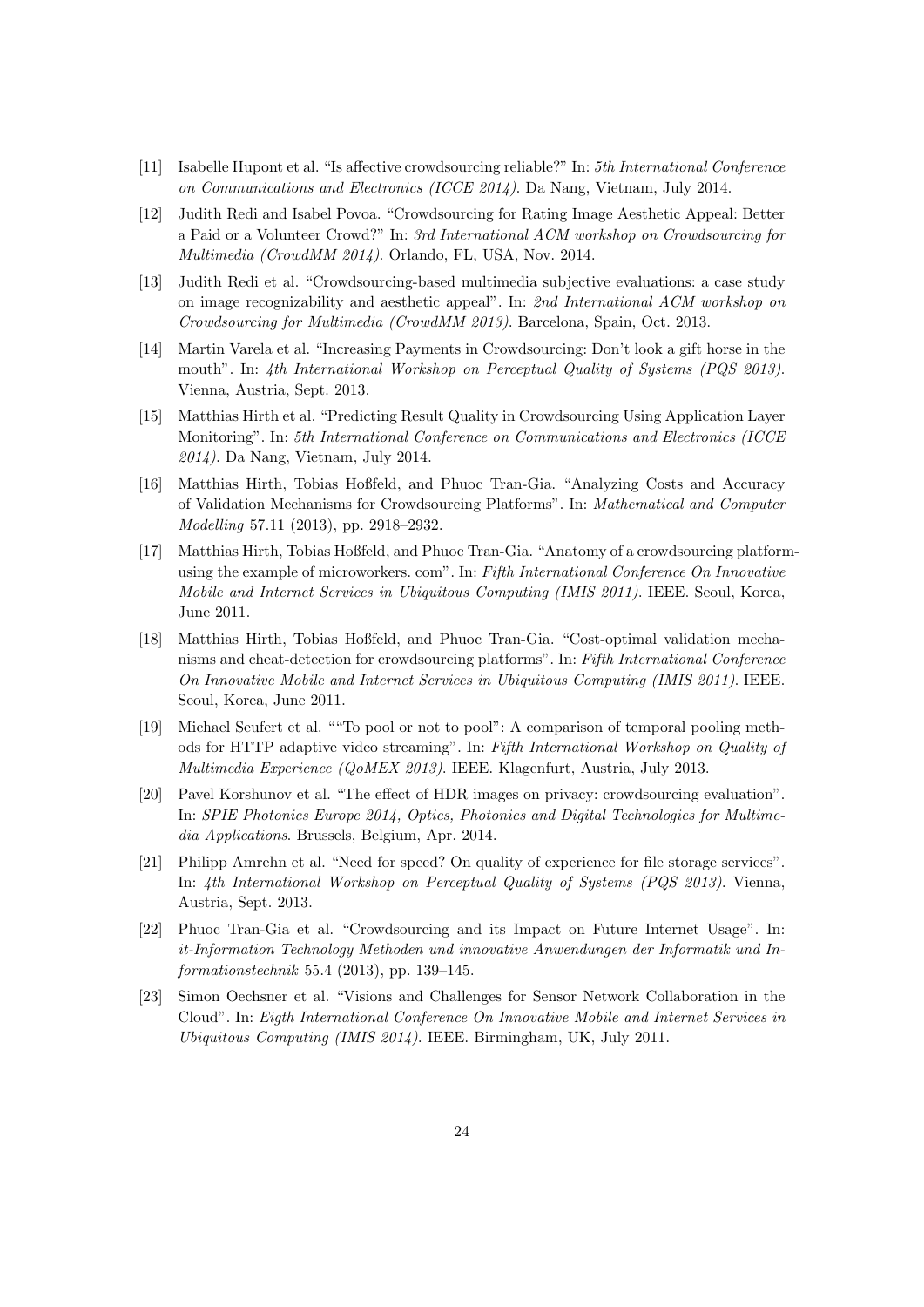- <span id="page-24-8"></span>[24] Tobias Hoßfeld et al. "Best Practices for QoE Crowdtesting: QoE Assessment with Crowdsourcing". In: IEEE Transactions on Multimedia 16.2 (Feb. 2014), pp. 541–558.
- <span id="page-24-0"></span>[25] Tobias Hoßfeld and Christian Keimel. "Crowdsourcing in QoE Evaluation". In: Quality of Experience: Advanced Concepts, Applications and Methods. Ed. by Alexander Raake Sebastian Mller. Springer: T-Labs Series in Telecommunication Services, ISBN 978-3-319- 02680-0, Mar. 2014.
- <span id="page-24-1"></span>[26] Tobias Hoßfeld and Christian Timmerer. "Quality of Experience Assessment using Crowdsourcing ". In: IEEE COMSOC MMTC R-Letter 5 (June 2014).
- <span id="page-24-10"></span>[27] Tobias Hoßfeld et al. "Survey of Web-based Crowdsourcing Frameworks for Subjective Quality Assessment". In: 16th International Workshop on Multimedia Signal Processing (MMSP 2014). Jakarta, Indonesia, Sept. 2014.
- [28] Tobias Hoßfeld, Matthias Hirth, and Phuoc Tran-Gia. "Aktuelles Schlagwort: Crowdsourcing". In: Informatik Spektrum 35 (Apr. 2012).
- [29] Tobias Hoßfeld, Matthias Hirth, and Phuoc Tran-Gia. "Modeling of crowdsourcing platforms and granularity of work organization in future internet". In: 23rd International Teletraffic Congress (ITC 2011). International Teletraffic Congress. San Francisco, CA, USA, Sept. 2011.
- <span id="page-24-4"></span>[30] Tobias Hoßfeld et al. "Assessing Effect Sizes of Influence Factors Towards a QoE Model for HTTP Adaptive Streaming". In: 6th International Workshop on Quality of Multimedia Experience (QoMEX 2014). Singapore, Sept. 2014.
- <span id="page-24-2"></span>[31] Tobias Hoßfeld et al. "Quantification of YouTube QoE via crowdsourcing". In: IEEE International Symposium on Multimedia (ISM 2011). IEEE. Dana Point, CA, USA, Dec. 2011.
- <span id="page-24-3"></span>[32] Tobias Hoßfeld et al. "Initial delay vs. interruptions: between the devil and the deep blue sea". In: Fourth International Workshop on Quality of Multimedia Experience (QoMEX 2012). IEEE. Yarra Valley, Australia, July 2012.
- <span id="page-24-9"></span>[33] Tobias Hoßfeld. "On Training the Crowd for Subjective Quality Studies". In: VQEG eLetter 1 (Mar. 2014).
- <span id="page-24-7"></span>[34] Valentin Burger et al. "Increasing the Coverage of Vantage Points in Distributed Active Network Measurements by Crowdsourcing". In: Measurement, Modelling, and Evaluation of Computing Systems and Dependability and Fault Tolerance (MMB & DFT 2014). Bamberg, Germany: Springer, Mar. 2014.
- <span id="page-24-11"></span>[35] Tobias Hoßfeld, Phuoc Tran-Gia, and Maja Vucovic. "Crowdsourcing: From Theory to Practice and Long-Term Perspectives (Dagstuhl Seminar 13361)". In: Dagstuhl Reports 3.9 (2013). Ed. by Tobias Hoßfeld, Phuoc Tran-Gia, and Maja Vukovic, pp. 1–33. issn: 2192-5283. doi: [http://dx.doi.org/10.4230/DagRep.3.9.1](http://dx.doi.org/http://dx.doi.org/10.4230/DagRep.3.9.1).
- <span id="page-24-5"></span>[36] Martin Rerabek et al. "Evaluation of privacy in high dynamic range video sequences". In: SPIE Optical Engineering  $+$  Applications. International Society for Optics and Photonics. San Diego, CA, USA, Aug. 2014.
- <span id="page-24-6"></span>[37] Philippe Hanhart, Pavel Korshunov, and Touradj Ebrahimi. "Crowdsourcing evaluation of high dynamic range image compression". In: SPIE Optical Engineering  $+$  Applications. International Society for Optics and Photonics. San Diego, CA, USA, Aug. 2014.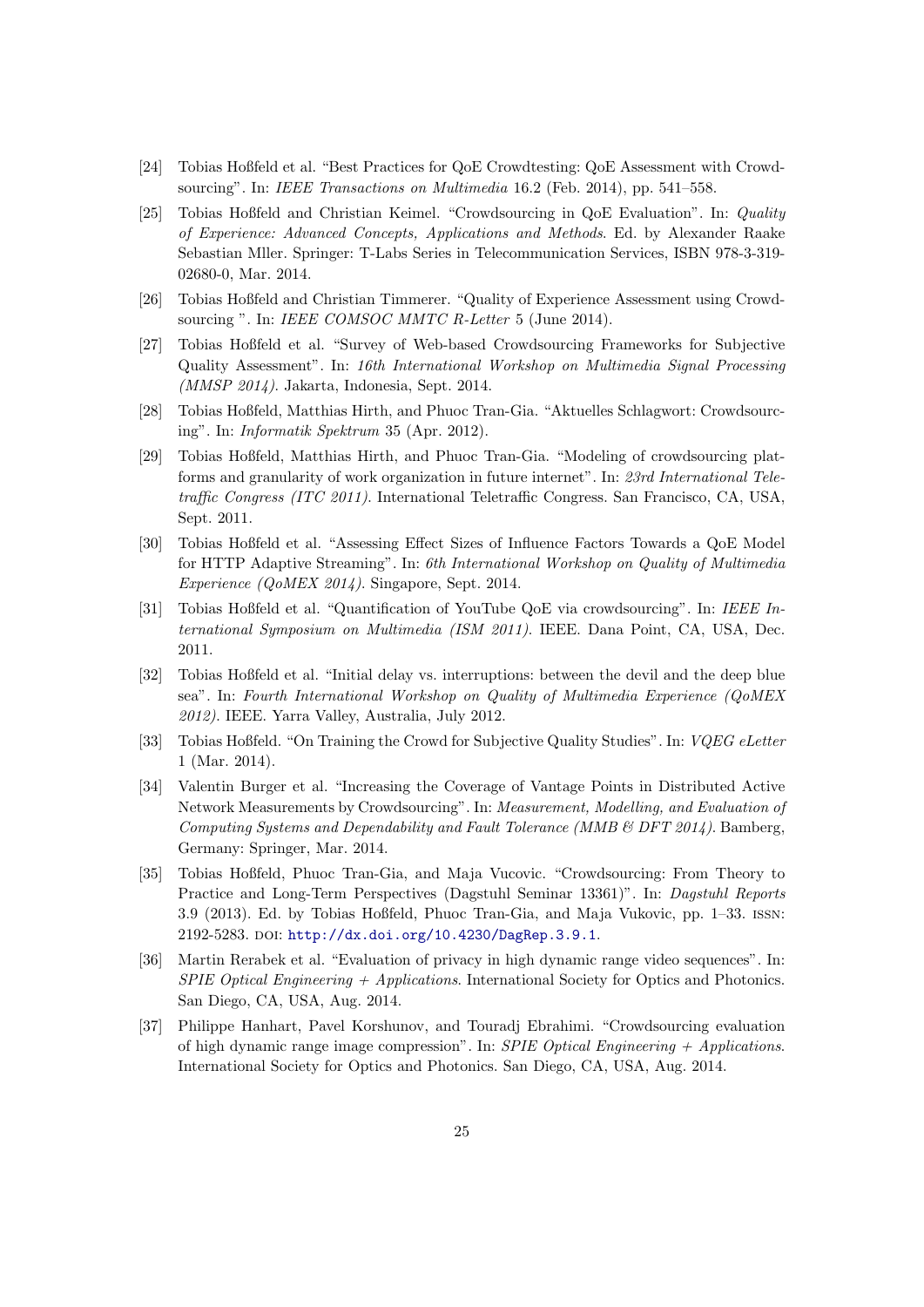- <span id="page-25-1"></span>[38] Philippe Hanhart, Pavel Korshunov, and Touradj Ebrahimi. "Crowd-based quality assessment of multiview video plus depth coding". In: IEEE International Conference on Image Processing. Paris, France, Oct. 2014.
- <span id="page-25-0"></span>[39] Pavel Korshunov, Shuting Cai, and Touradj Ebrahimi. "Crowdsourcing approach for evaluation of privacy filters in video surveillance". In: 1st International ACM workshop on Crowdsourcing for Multimedia (CrowdMM 2012). ACM. Nara, Japan, Oct. 2012.
- <span id="page-25-13"></span>[40] Bruno Gardlo. "Quality of experience evaluation methodology via crowdsourcing". PhD thesis. Zilina, Slovakia: University of Zilina, 2012.
- <span id="page-25-2"></span>[41] Pierre Lebreton et al. "Bridging the Gap Between Eye Tracking and Crowdsourcing". In: Proceedings of the SPIE 9394, Human Vision and Electronic Imaging XX. San Francisco, USA, Feb. 2015.
- <span id="page-25-14"></span>[42] B. Gardlo, S. Egger, and T. Hoßfeld. Does Scale-Design matter for assessing Video QoE through Crowdsourcing? Tech. rep. FTW, 2014.

#### <span id="page-25-3"></span>Other references

- <span id="page-25-4"></span>[43] Omar Alonso, Daniel E Rose, and Benjamin Stewart. "Crowdsourcing for relevance evaluation". In: ACM SigIR Forum. Vol. 42. 2. ACM. 2008, pp. 9–15.
- <span id="page-25-5"></span>[44] Julie S Downs et al. "Are your participants gaming the system?: screening mechanical turk workers". In: Proceedings of the SIGCHI Conference on Human Factors in Computing Systems. ACM. 2010, pp. 2399–2402.
- <span id="page-25-6"></span>[45] Pei-Yun Hsueh, Prem Melville, and Vikas Sindhwani. "Data quality from crowdsourcing: a study of annotation selection criteria". In: Proceedings of the NAACL HLT 2009 workshop on active learning for natural language processing. Association for Computational Linguistics. 2009, pp. 27–35.
- <span id="page-25-7"></span>[46] BT.500-13 (01/2012). "Methodology for the subjective assessment of the quality of television pictures". In: Recommendation ITU-R (2012).
- <span id="page-25-8"></span>[47] Qianqian Xu et al. "HodgeRank on random graphs for subjective video quality assessment". In: IEEE Transactions on Multimedia 14.3 (2012), pp. 844–857.
- <span id="page-25-9"></span>[48] Kuan-Ta Chen et al. "A crowdsourceable QoE evaluation framework for multimedia content". In: 17th ACM International Conference on Multimedia. ACM. Beijing, China, Oct. 2009.
- <span id="page-25-10"></span>[49] European Parliament Directive. "95/46/EC of the European Parliament and of the Council of 24 October 1995 on the protection of individuals with regard to the processing of personal data and on the free movement of such data". In: Official Journal of the EC 23.6 (1995).
- <span id="page-25-11"></span>[50] Lilly C Irani and M Silberman. "Turkopticon: Interrupting worker invisibility in amazon mechanical turk". In: Proceedings of the SIGCHI Conference on Human Factors in Computing Systems. ACM. Paris, France, Apr. 2013.
- <span id="page-25-12"></span>[51] Huib de Ridder. "Cognitive issues in image quality measurement". In: Journal of Electronic Imaging 10.1 (2001), pp. 47–55.